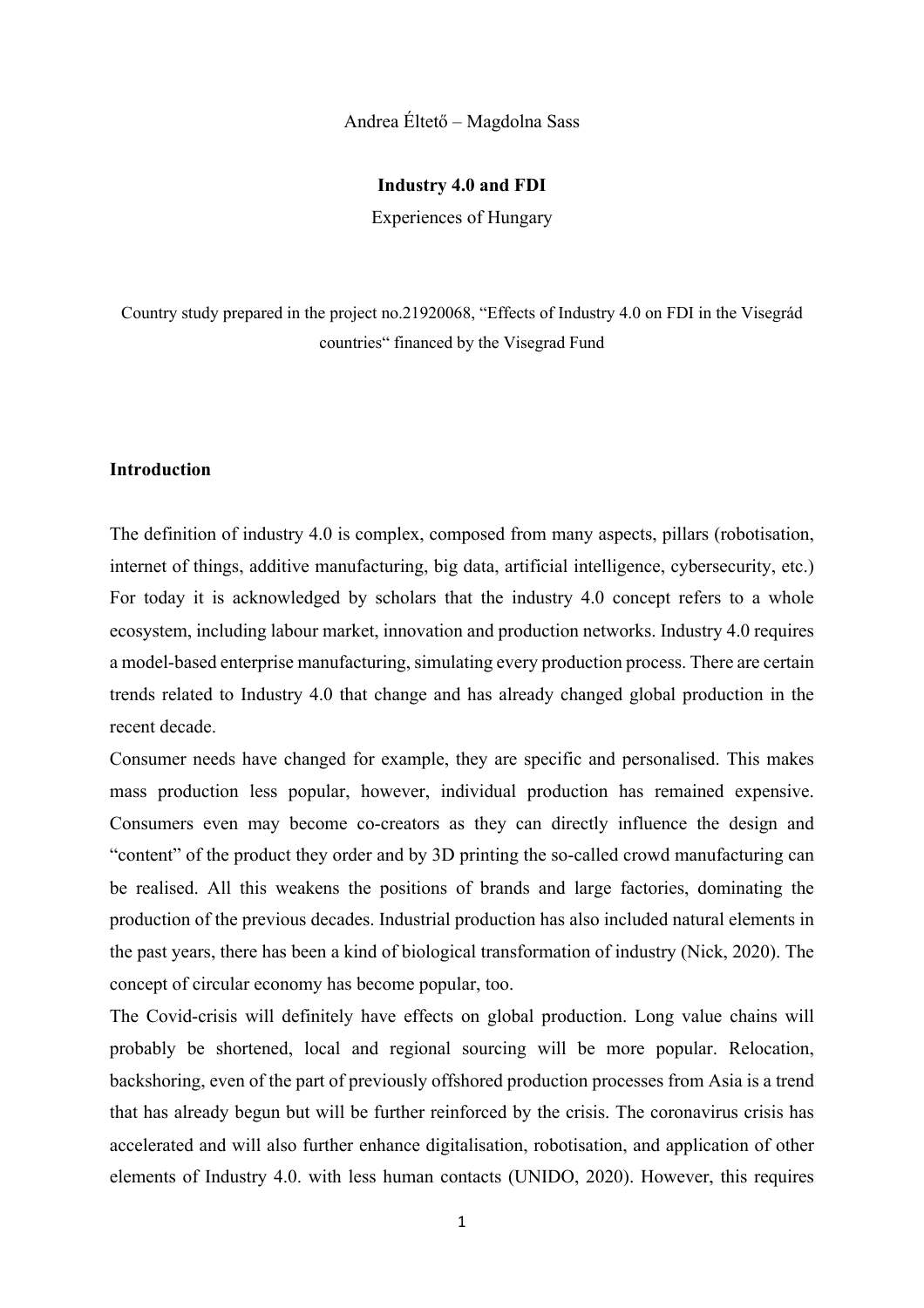capital-intensive investment, so financially weak small and medium-sized enterprises (SMEs) may have problems in crisis times in joining this process. All these changes indicate that Industry 4.0, together with these trends, may change completely the business environment, in which firms operate.

In our paper we provide an insight to the Hungarian progress in Industry 4.0 application and its state promotion. We depict the present and future effects on foreign direct investments (FDI) and consequences for economic policy.

Our country report is organised as follows. First, we provide some facts about the FDI stock and inflow in Hungary. Then we discuss Industry 4.0 in Hungary, concerning the policy tools and the literature on microeconomic experiences. In the second half of the paper we present the results of our small survey based on interviews with company, industry representatives and academic experts. The last section contains conclusions.

## **FDI inflow to Hungary**

As well known, FDI had an important role for Visegrad countries in their transition process and economic development. Hungary was one of the main FDI-recipient countries during the nineties and later on still had substantial annual FDI inflows. As a result, the stock of FDI at present is more than 80 billion euros, representing around 70% of the GDP of the country.

Figure 1. Direct investment (stock) in Hungary (net liabilities, EURmn), 1998-2018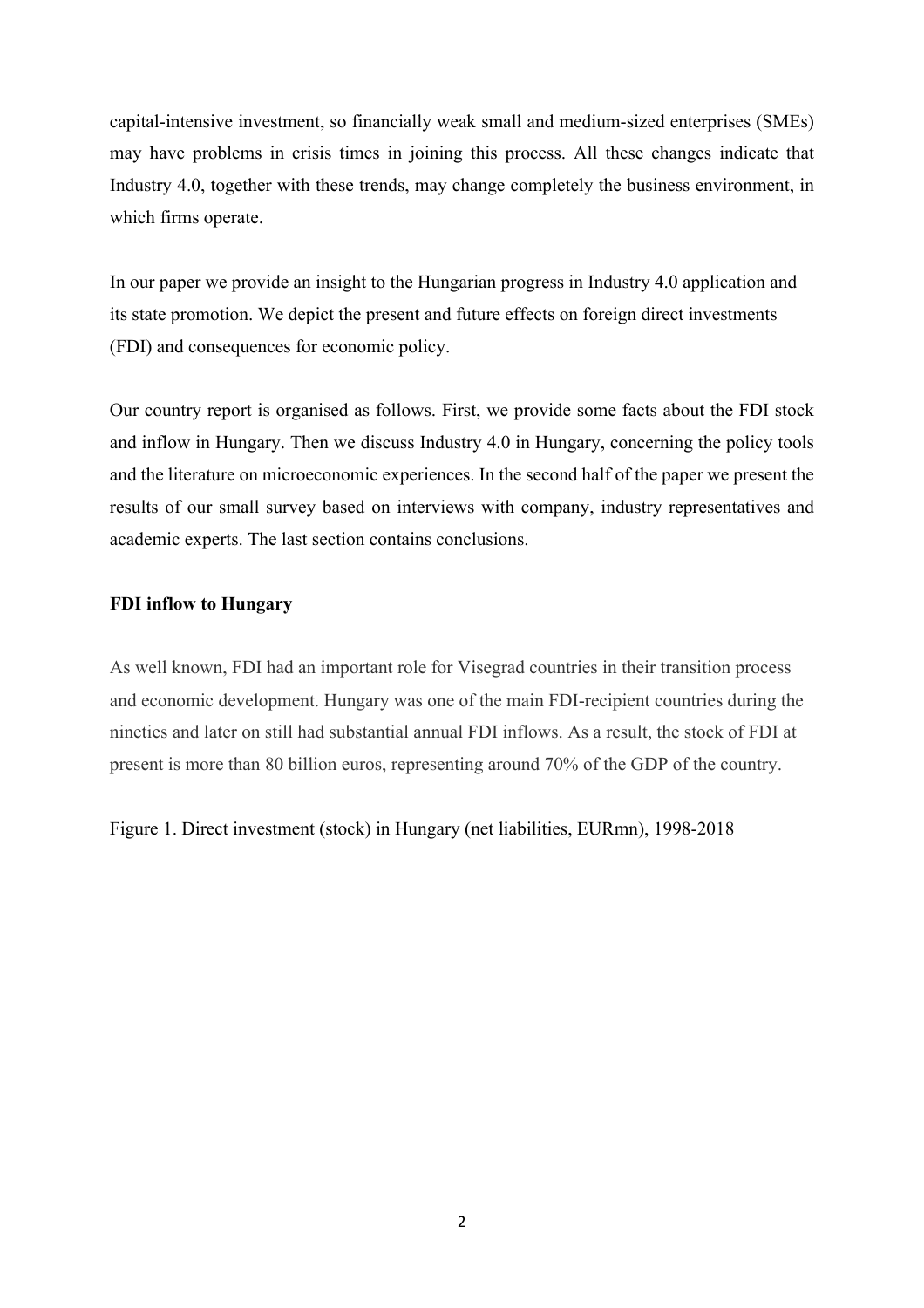

Source: Hungarian National Bank (MNB)<sup>1</sup>

FDI inflows have been fluctuating in the past decade (pumped up by large automotive investmentsin certain years, such as capacity extensions by the German Audi or new, greenfield investment by the German Mercedes) as Figure 2 shows. In 2015-2018 there has been a growing trend of FDI flow balances, but these are surpassed by the yearly amount of reinvested earnings<sup>2</sup> stemming mainly from European investors. Besides the advantageous locational factors, favourable Hungarian fiscal conditions thus promote investment and reinvestment of profits.

Figure 2. Direct investment in Hungary, net flows, excluding capital in transit and restructuring of asset portfolios (EUR mn), 1995-2018

<sup>1</sup> https://www.mnb.hu/en/statistics/statistical-data-and-information/statistical-time-series/viii-balance-ofpayments-foreign-direct-investment-international-investment-position/foreign-direct-investments/dataaccording-to-bpm6-methodology

<sup>2</sup> Reinvested earnings are the portion of income due to the owners of equity in addition to distributed income (dividend). The difference between the positive or negative adjusted profit after tax and the dividend declared in the period concerned is reinvested earnings.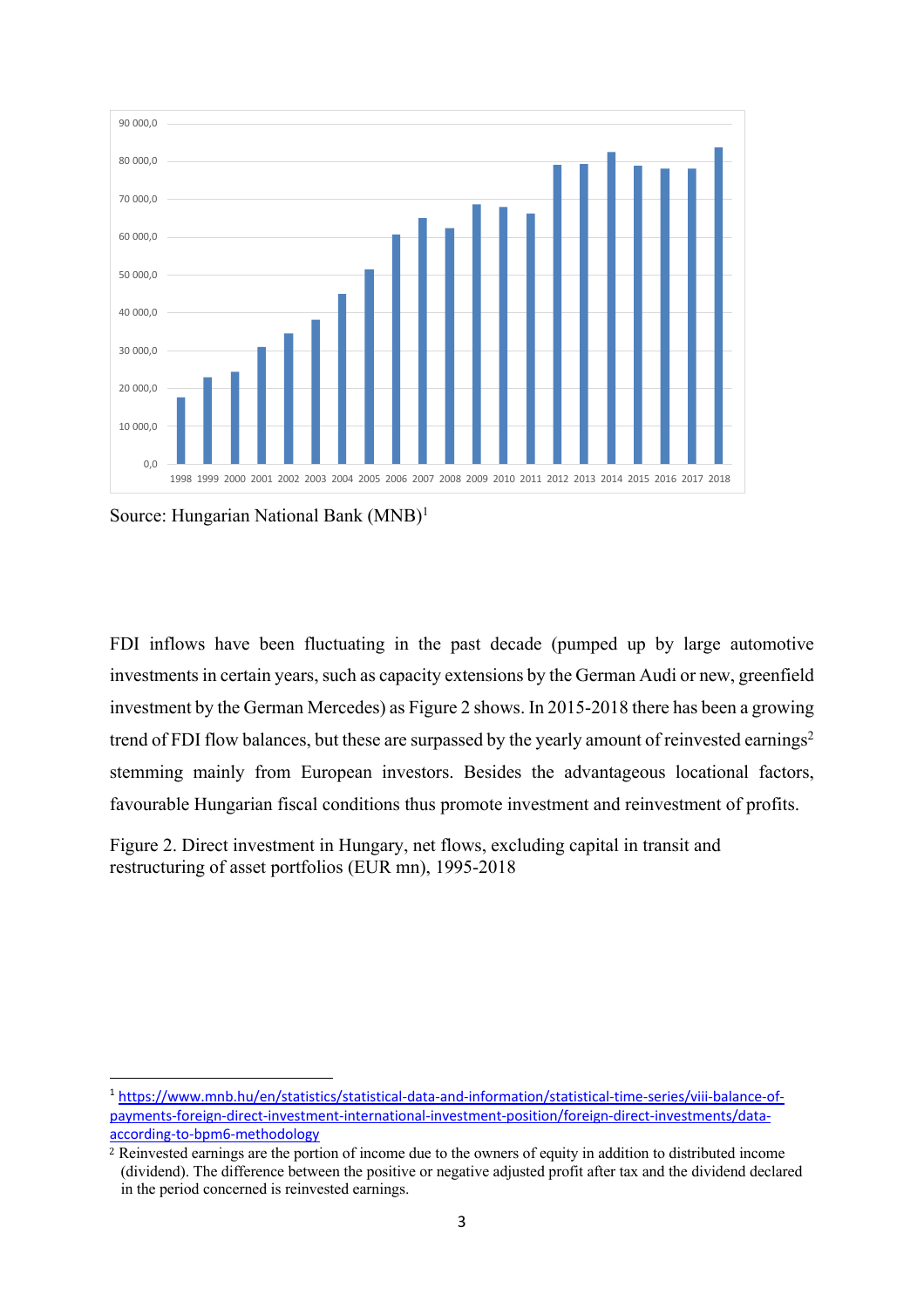

Source: Hungarian National Bank (MNB)

Regarding the main foreign investors in Hungary, Germany is the most important partner, and besides other European countries, Asian and North-American investments are also significant. New insights in the composition of FDI according to the nationality of ultimate investors are provided by new data, thus now we know more about who really invests in Hungary. In tracing the 'real origin' of FDI in a host country, a new opportunity is provided by the data on ultimate investors. The ultimate controlling investor of an investment project may differ from the direct investor and thus also their nationalities differ. Multinationals increasingly use their foreign subsidiaries for channelling FDI to third (or more) countries, for mainly tax optimization reasons. Further reasons include organizational ones or higher familiarity of subsidiary staff with the new location of FDI in a third country. The task of tracing the ultimate investor multinational company is in certain cases problematic and requires substantial knowledge and resources. Until now only a few national banks published two data sets, including the Hungarian national bank (Fertő-Sass, 2020).

Table 1 provides data on the main investor countries in Hungary, presenting the nationalities of both the direct (inmediate) investors and the ultimate investors, in decreasing order according to the sum of investment. Larger entities (continents) are written in bold.

Table 1. Inward FDI Positions (net liabilities) arranged by the country of the Ultimate Controlling Parent, excluding Special Purpose Entities (EUR Mn), 2017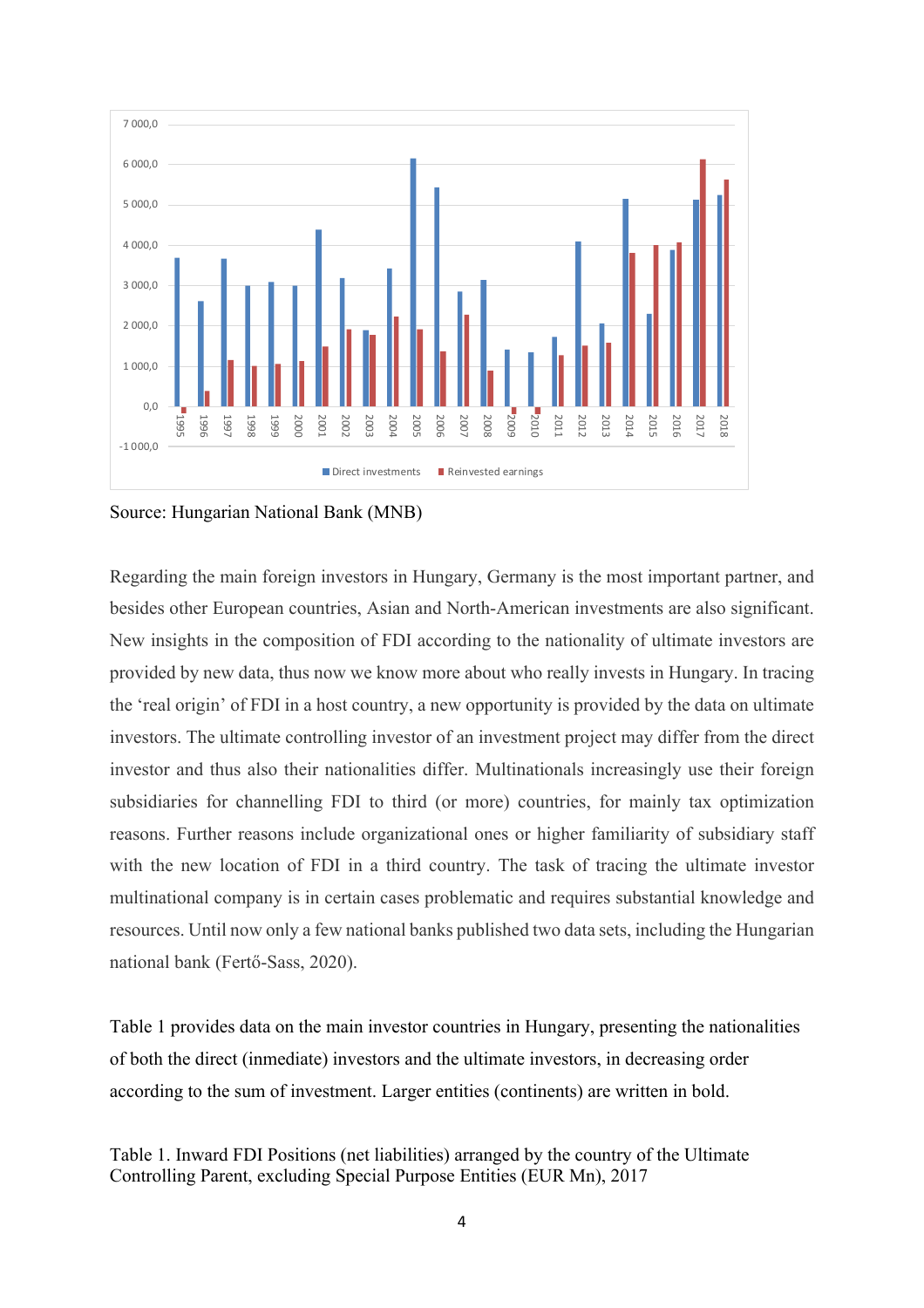|                       | <b>Inmediate investor</b> | <b>Ultimate investor</b> |
|-----------------------|---------------------------|--------------------------|
| <b>Europe</b>         | 70 425,9                  | 53 546,3                 |
| Germany               | 17956,8                   | 19 894,2                 |
| Asia                  | $\overline{2}$ 486,0      | $\overline{11814,0}$     |
| America               | 1 094,3                   | 10 016,9                 |
| <b>United States</b>  | $-769,9$                  | 9309,9                   |
| Austria               | 8 4 5 4 , 4               | 6 8 4 5 , 5              |
| France                | 3 179,9                   | 4865,0                   |
| Italy                 | 2877,9                    | 3 2 5 1,4                |
| <b>United Kingdom</b> | 1993,8                    | 3 183,8                  |
| South Korea           | 1 663,2                   | $\overline{2}852,3$      |
| Japan                 | 968,5                     | 2659,4                   |
| <b>Not allocated</b>  | 2 4 6 1, 5                | 2 4 6 1, 5               |
| Netherlands           | 14 5 36, 3                | 2 2 9 2, 7               |
| Switzerland           | 4 674,1                   | 1910,5                   |
| China                 | 177,3                     | 1658,3                   |
| Luxemburg             | 3 3 4 4 , 5               | 1 409,4                  |
| Belgium               | $\overline{2}$ 083,9      | $\overline{1}$ 362,3     |
| Cyprus                | 1 532,5                   | 888,2                    |
| Denmark               | 832,0                     | 830,5                    |
| Russia                | 474,8                     | 704,2                    |
| Spain                 | 810,4                     | 584,9                    |
| Sweden                | 466,2                     | 491,1                    |
| Norway                | 488,9                     | 489,3                    |
| Ukraine               | 327,8                     | 462,8                    |
| Czech Republic        | 433,3                     | 455,2                    |
| Canada                | 492,5                     | 348,7                    |
| Poland                | 1 021,1                   | 348,5                    |
| Ireland               | 2937,9                    | 309,5                    |
| Africa                | 1550,3                    | 248,3                    |

Source: Hungarian National Bank (MNB)

Germany is still the top investor, but in the case of certain countries, the difference is outstanding. The Netherlands for example is seemingly a large investor, but in reality Dutch investments have only an average significance; other countries invest via Netherlands (because of tax reasons, recall the so called Dutch sandwich, according to which it is beneficial in tax terms to insert a Dutch affiliate between the origin and the final host countries). One such country may probably be the USA, which has a large role as investor but not directly. Other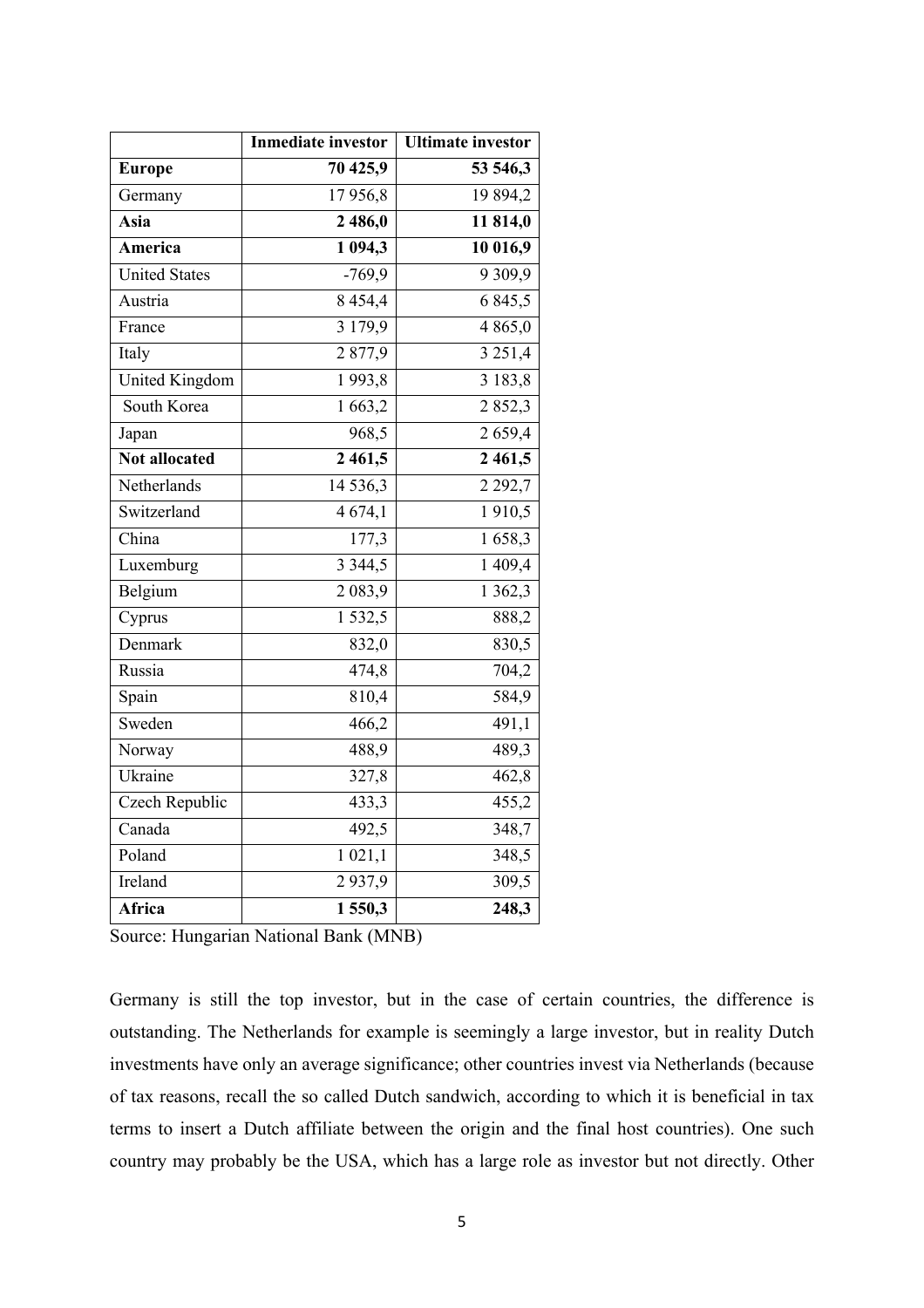such intermediary countries can be Luxemburg, Cyprus, Austria or Switzerland. Asian investors also use intermediary countries to invest in Hungary.

Foreign capital has a large share in manufacturing (mainly transport equipment and branches bound to the automotive sector) and in services, too (financial services), see Table 2. Foreignowned enterprises provide more than 50% of production and value-added and usually perform better than domestic ones (Hunya, 2017). Domestic companies have lower inclination to innovate, focusing mainly on low-technology sectors, but not on high- to medium-technology industries (Sass, 2017).

| Table 2: Foreign direct investment position (stock) in Hungary, broken down by economic |  |
|-----------------------------------------------------------------------------------------|--|
| activities (EUR mn), 2008, 2013, 2018                                                   |  |

| <b>NACE Rev2</b><br>code | Economic activity of resident direct investment<br>enterprises | 2008        | 2013        | 2018     |
|--------------------------|----------------------------------------------------------------|-------------|-------------|----------|
|                          |                                                                |             |             |          |
| $\mathbf{A}$             | <b>Agriculture, hunting and forestry</b>                       | 336,4       | 465,4       | 515,8    |
| B                        | <b>Mining and quarrying</b>                                    | 302,0       | 241,4       | 365,6    |
| $\overline{\mathbf{C}}$  | Manufacturing                                                  | 17 309,7    | 16 991,6    | 32 965,5 |
| 10,11,12                 | Fod products; beverage and tobacco                             | 1769,1      | 1 792,7     | 1951,1   |
| 13, 14, 15               | Textiles wearing apparel and leather<br>products               | 239,4       | 292,5       | 381,8    |
| 16,17,18                 | Wood, paper, printing and reproduction                         | 846,7       | 776,6       | 1 544,8  |
| 19                       | Coke and refined pertoleum products                            | 807,4       | 34,2        | 74,4     |
| 20                       | Chemicals and chemical products                                | 486,1       | 544,8       | 1965,1   |
| 21                       | Basic pharmaceutical products                                  | 1 1 3 6 , 2 | 1 434,1     | 3 457,0  |
| 22                       | Rubber and plastic products                                    | 751,5       | 1 429,2     | 2912,7   |
| 23                       | Other non-metallic mineral products                            | 1439,5      | 1 3 1 0,4   | 1418,5   |
| 24,25                    | Basic metals and fabricated metal products                     | 1508,9      | 1 371,8     | 2135,6   |
| $\overline{26}$          | Computer, electronics and optical products                     | 1788,7      | 2 149,8     | 3 874,3  |
| 27                       | Electrical equipment                                           | 755,8       | 749,7       | 1 406,4  |
| 28                       | Machinery and equipment n.e.c.                                 | 826,2       | 905,3       | 1 593,3  |
| $\overline{29, 30}$      | Total vehicle and other transport equipment                    | 4 627,7     | 3515,3      | 9452,5   |
| 31, 32, 33               | Manufacturing not elsewhere classified                         | 326,5       | 685,3       | 798,1    |
| D                        | Electricity, gas, stem                                         | 3 0 5 2, 9  | 2 3 8 6 , 3 | 1 288,8  |
| E                        | Water supply, sewerage, waste m                                | 85,2        | 110,3       | 66,1     |
| F                        | Construction                                                   | 1 098,8     | 745,3       | 1 027,4  |
|                          | Services (G,H,I,J,K,L,M,N,O,P,Q,R,S)                           | 38 807,9    | 56 526,5    | 42 819,5 |
| G                        | Wholesale and retail trade; repair of vehicles                 | 8 601,6     | 8 5 4 7,9   | 9119,4   |
| $\mathbf H$              | <b>Transportation and storage</b>                              | 1 503,5     | 1 1 63,0    | 1828,7   |
| $\mathbf I$              | <b>Accomodation and food services</b>                          | 417,2       | 440,1       | 797,6    |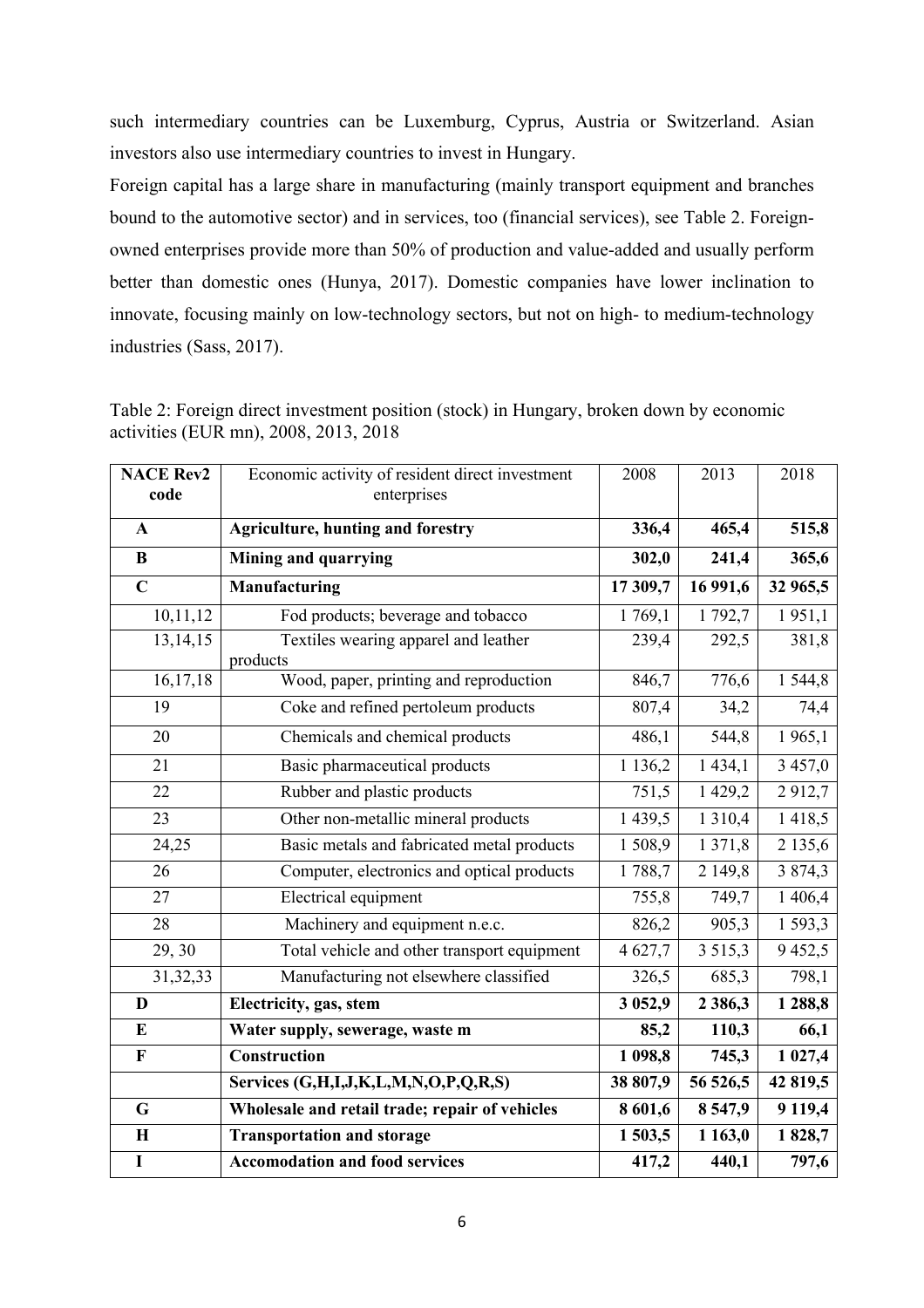| J           | <b>Information and communication</b>                                      | 5 4 7 9 , 3 | 4 3 1 5 , 9 | 4 030,2     |
|-------------|---------------------------------------------------------------------------|-------------|-------------|-------------|
| 61          | of which: Telecommunication                                               | 4 5 6 7 , 5 | 3 2 2 8 , 3 | 2987,2      |
| 62          | of which: Information technical services                                  | 185,4       | 276,1       | 447,3       |
| 63          | of which: Information services activities                                 | 36,4        | 3,7         | $-168,6$    |
| $\mathbf K$ | <b>Financial and insurance activities</b>                                 | 7903,6      | 12 9 23, 2  | 9 309,1     |
| 64          | of which: Financial intermediation                                        | 6 647,4     | 12 217,7    | 8 629,1     |
| 6419        | of which: Other monetary intermediation                                   | 5 5 2 6 , 0 | 4 5 8 5 , 0 | 5 3 2 7,9   |
| 65          | of which: Insurance, reinsurance and pension<br>funding                   | 1 1 26,6    | 586,4       | 615,7       |
| L           | <b>Real estate activities</b>                                             | 5 028,3     | 5 4 24, 6   | 7 1 6 1 , 3 |
| M           | Professional, scientific and technical activities                         | 8628,8      | 20 093,6    | 5760,9      |
| 69          | of which: Legal and accounting activities                                 | 82,4        | 47,0        | $-152,6$    |
| 70          | of which: Activities of head office;<br>management consultancy activities | 8 1 6 3 , 4 | 19 5 18,1   | 5 5 1 2,0   |
| 72          | of which: Scientific research and development                             | 75,6        | 77,5        | 172,3       |
|             | Other services (N,O,P,Q,R,S)                                              | 1 2 4 5 , 6 | 3 618,0     | 4812,3      |
| 8299        | of which: Other business support service<br>activities n.e.c.             | 533,2       | 2 1 2 0 , 7 | 1 906,5     |
|             | Private purchase and sales of real estate                                 | 1515,8      | 1818,0      | 4 651,1     |
|             | <b>Not allocated</b>                                                      | 0,0         | 0,0         | 0,0         |
|             | <b>TOTAL</b>                                                              | 62 508,7    | 79 284,8    | 83 699,8    |

Source: Hungarian National Bank (MNB)

Looking back to the past two decades, while the inflow of FDI contributed considerably to the economic restructuring of Hungary, most of the expectations on FDI-enhanced competitiveness, high growth and rapid convergence with the core-EU countries were only partially fulfilled. This was due to several factors: over-high expectations, economic policy mistakes, the inability of domestic firms to become partners of foreign firms, and the generally low preference of multinationals to rely on local firms (Sass, 2017).

The problems caused by the financial crisis of 2008-9 further deepened disillusionment and FDI inflows substantially declined during the crisis and post-crisis years. The Hungarian Orbángovernment's rhetoric often hinted to "bad" FDI and several legislative changes specifically targeted foreign-owned subsidiaries in certain sectors and industries (mainly those focused on the domestic market and operating in the services sector) 3 . On the other hand, export-oriented manufacturing ("good") FDI enjoys generous incentives and a supportive business environment, as witnessed by the automotive industry where foreign investment projects enjoy major privileges.

<sup>&</sup>lt;sup>3</sup> Film industry, broadcasting, social vouchers, banks, energy sector.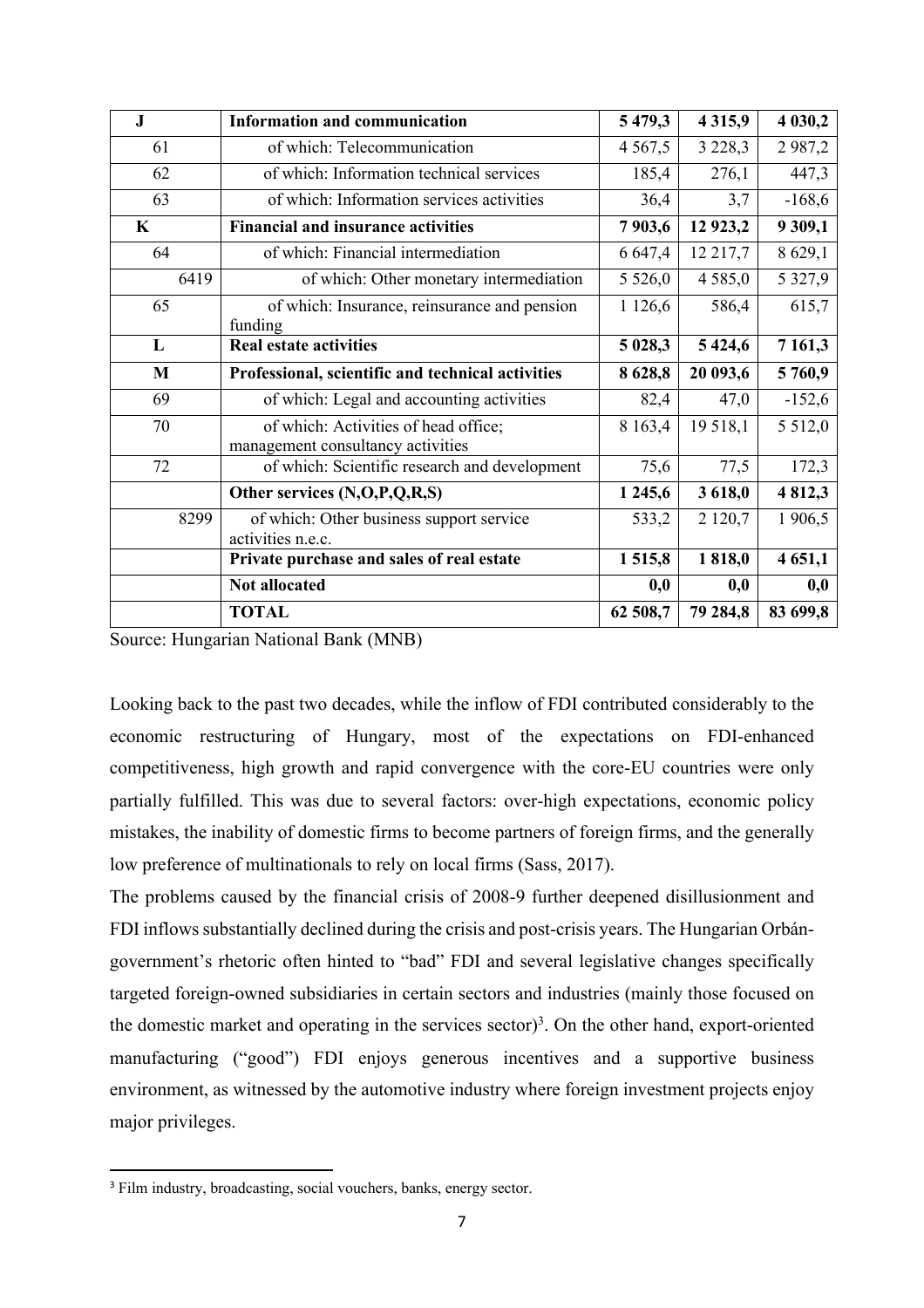The ambiguity of Hungarian government policy is underlined by the fact that, by lowering corporate tax, there are more and more incentives for multinational companies to transfer their profits to Hungary and thus save tax. At the same time, domestic companies usually face a higher effective tax rate than large multinationals. In 2017, corporate tax rate was further reduced to 9%, benefitting mainly large companies and incentivizing multinational companies to further indulge in tax optimisation (Sass, 2017).

As mentioned, foreign-owned firms' role is still dominant in the Hungarian economy and they successfully adapt to the changing trends (also in application of Industry 4.0 – see later). As for alternative 'growth engine' groups of companies, which would be competitive enough to take over the role of dynamising the economy from the foreign-owned subsidiaries: Hungary has only a small group of own multinational companies, dominating a few industries (e.g. MOL in energy, OTP in financial services, Richter Gedeon in the pharmaceutical industry or Videoton, an electronics manufacturing service provider) and domestic small- and medium-sized firms are not quite competitive, with a very small group of exception companies (Kovacs et al., 2016, Sass, 2017).

#### **Approach to Industry 4.0, policy tools**

Industry 4.0 has a hype cycle. After having a peak of enthusiasm and popularity in Hungary, now the curve is somewhere in the "valley of disillusionment" (Demeter et al., 2020). Probably in a short time the concept of Industry 4.0 will be evaluated as reality requires. Hungarian firms usually cooperate and innovate little. Half of them has had no innovation (of any kind) at all in the past five years (Nick, 2020). Nevertheless, policy makers, industrial organisations realised around 2015 the necessity of promoting industry 4.0, which led to the establishment of various associations, platforms, politics-related organisations or the inclusion of Industry 4.0 related aspects into the operational areas of the existing units. Below you can find some details about the most important "players" in Hungary in the area.

The *Industry 4.0 National Technology Platform Association* was established in 2016 with the participation of Hungarian Academy of Sciences, Institute for Computer Science and Control (SZTAKI), Ministry of Economy, important productive companies and other professional organisations, research institutes and universities. These more than hundred actors are grouped into seven work groups: – strategic planning, – education and training, – production and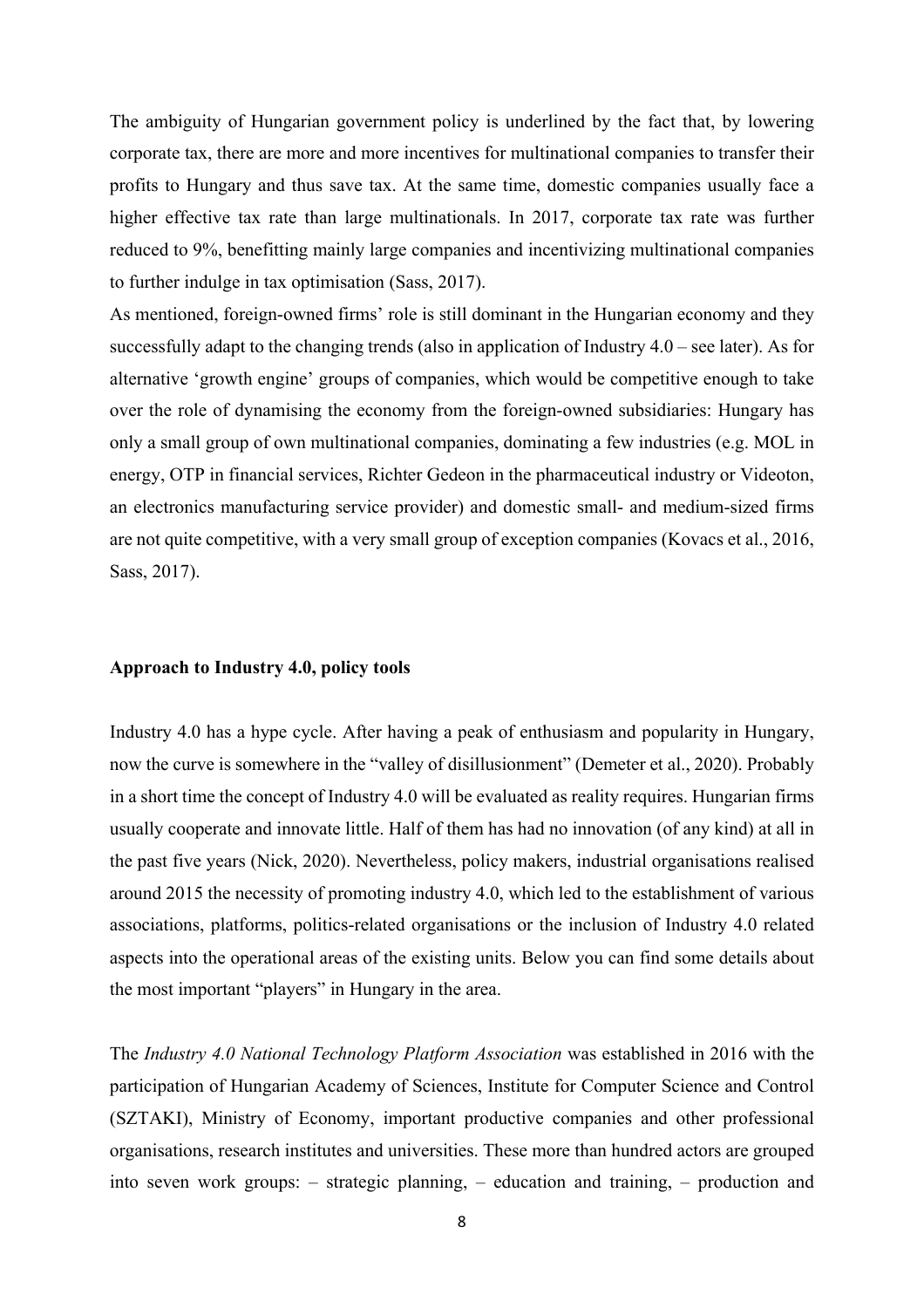logistics,– information and communication technologies – industry 4.0 cyber physical sample applications,– innovation and business model,– legal regulation. The platform is a national one but there are some industrially developed hubs.

*IVSZ* (Association for Digital Economy) is the largest and most significant leading interest group of the Information and Communication Technologies industry in Hungary. The association operates as a joint platform for the information technology, telecommunications and electronics sectors since 1991. The Association of Hungarian ICT aims to achieve the Digital Transformation of Hungary. IVSZ represents the sectorial and social interests and strategic goals of the Hungarian information society and the ICT sector. The association has approximately 450 member companies. IVSZ has a "Sample factories" project and also organises "Night of modern factories" event (72 factories participated in 2019 and 5300 guests attended).

The Hungarian government launched in 2015 the *Digital Wellbeing Program* (DWP) aiming to help citizens and companies in digitalisation. In general, it is difficult to define the digital economy and its weight. Companies are for example grouped in ISIC categories according to their main activity only. Digitalisation can be widespread in certain functions, elements of activities<sup>4</sup>. In DWP digital development strategies were prepared like Digital Education, Digital Export Development and Digital Startup Strategy. The VAT rate of internet usage has been decreased from 27 to 18% and then to 5% in Hungary. In 2017 the government extended the Digital Wellbeing Program and this DWP 2.0 strategy affects almost all areas of the economy, society and government<sup>5</sup>. At the same time the Hungarian 5G Coalition was launched in June 2017 by 46 actors of the market, government, universities, institutes.

AI Coalition was created in spring 2019 and participates in the creation of the AI strategy of Hungary and analysing social and economic effects of AI. There is an increasing number of member companies, like Hungarian Telekom, Microsoft, IBM, etc.<sup>6</sup>

However, the creation of these organisation could not really change the disadvantageous relative position of Hungary. For example, despite these efforts, the Business Digitisation subindex of the DESI index still shows a very backward position of Hungary (see Figure 3), according to that Hungary is on the penultimate place in the European Union.

<sup>4</sup> http://ivsz.hu/a-digitalis-gazdasag-sulya-2019/

<sup>5</sup> Digital Child Protection Strategy and FinTech Strategy are also parts.

<sup>6</sup> https://miagyakorlatban.hu/hu/companies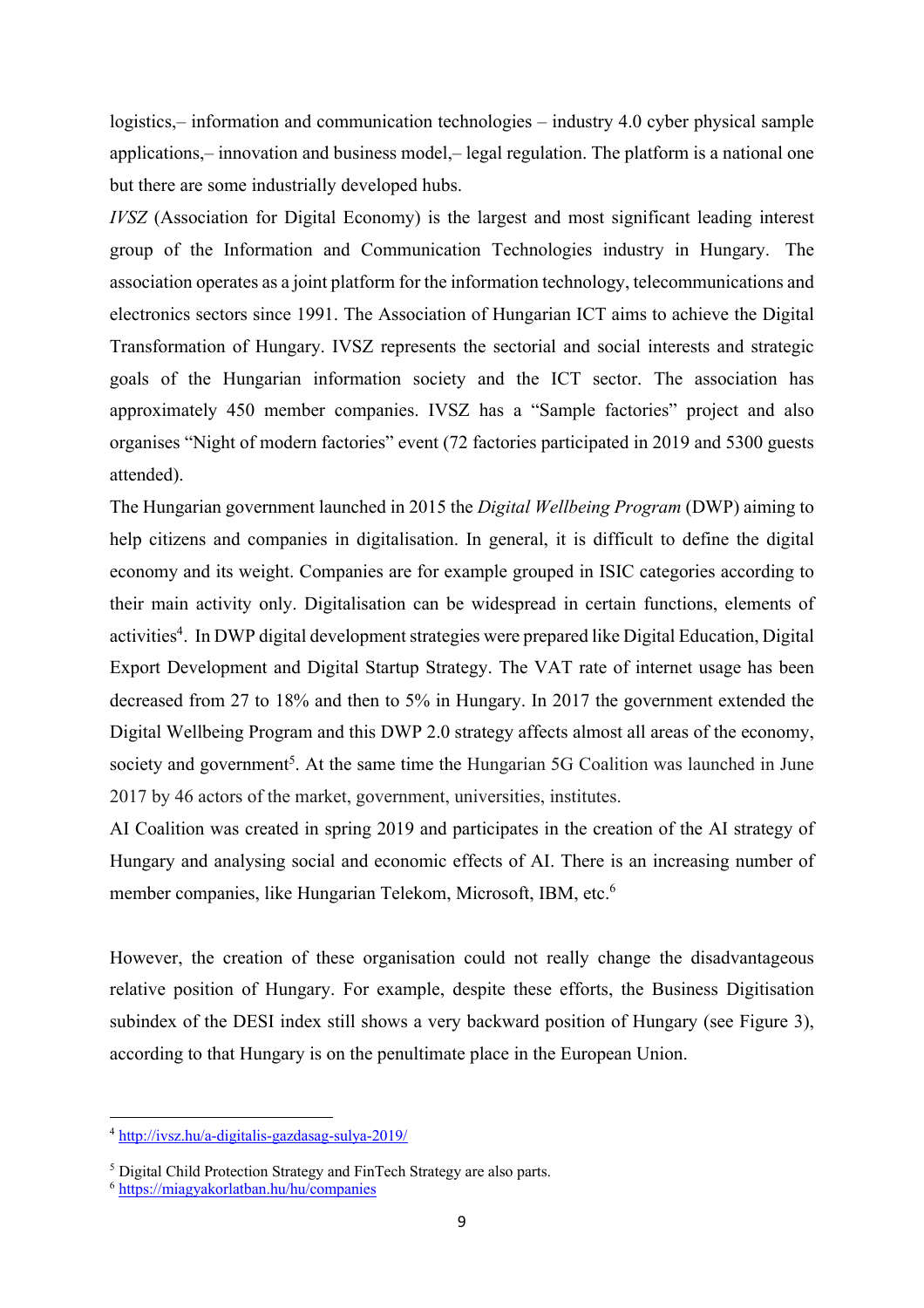

Figure 3. DESI – Business Digitisation index, 2020

Source: https://digital-agenda-data.eu/datasets/desi

One explanation to this problem, i.e. the relatively large number of organisations, association etc. active in Industry 4.0 related activities and the disadvantegous ranking of Hungary in European Union comparison, is related to the relatively weak link between the real needs of the firms and the activities and support these platforms or government policies provide. It is important to know the necessities of the firms. The article of Fülep et al. (2018) based on a questionnaire describes what the surveyed companies themselves think about an effective policy. The firms' highest expectation towards the state is to be efficient in education development. This is the most important factor, others like infrastructure, finance and regulation come only far behind this. Training is the most important challenge and lack of skilled labour is the highest barrier for the companies regarding Industry 4.0.

Similar are the findings of other studies. Szabó et al., (2019) surveyed the situation of Industry 4.0 promotion and learning based on interviews with members of the Industry 4.0 National Technology Platform and policy makers, university professors. They conclude that the Industry 4.0 system is not sector-specific, but should be implemented and learned within the triple helix network (government, universities, companies). Labour force characteristics are the most problematic, skills to implement digital technologies are missing. There is not enough experience to disseminate, often the machinery park is of the highest technology, but the style of leadership/management is obsolete. Competitiveness is the biggest challenge of supporting policy, incentives for low value-added activities are not beneficial in the long run.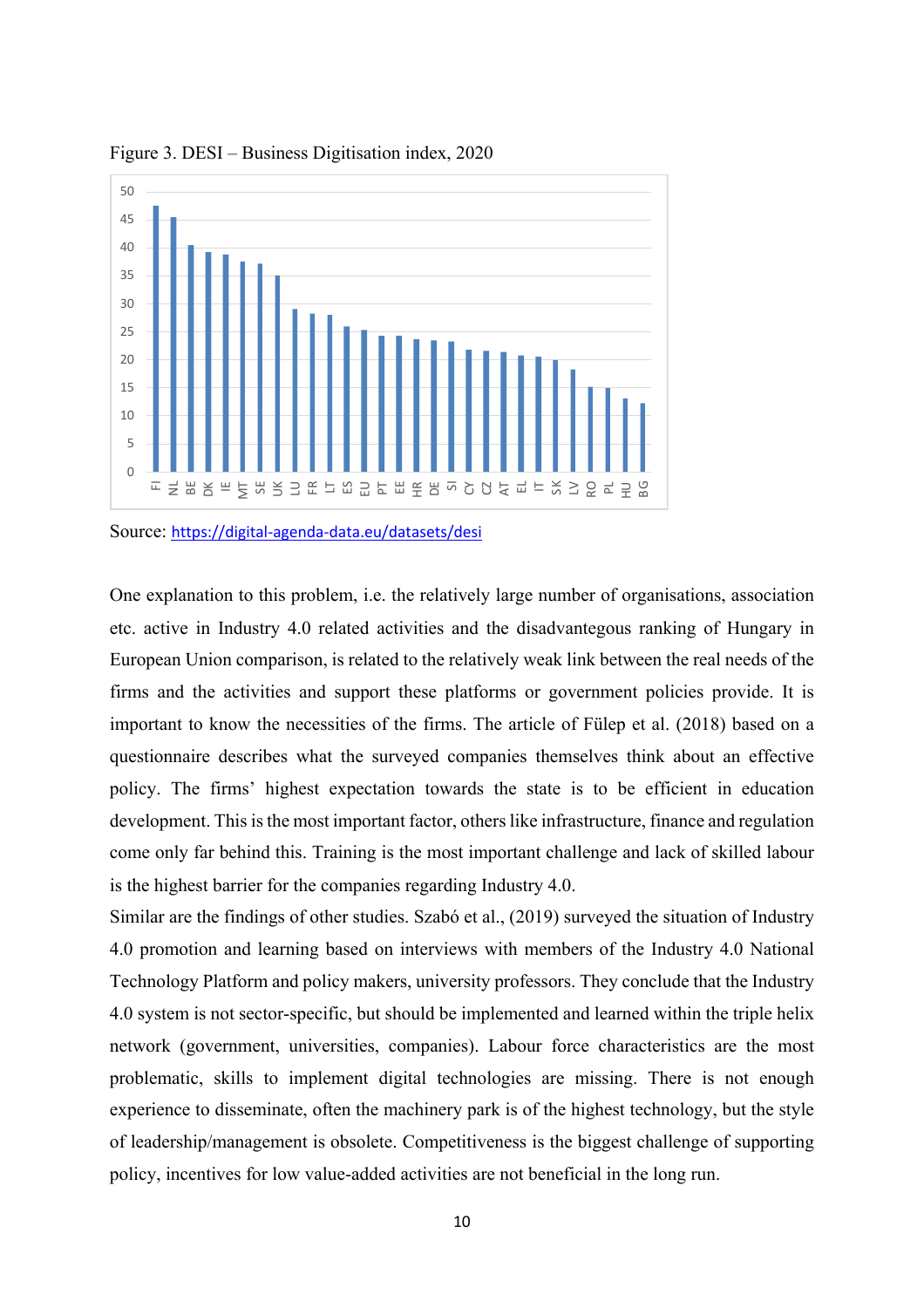### **Effects of Industry 4.0 – Hungarian literature on company experiences**

In general, the literature on I4.0 details several kinds of effects, mostly on labour force, but also on efficiency, productivity, health, etc. Hungarian literature also deals with some of these effects.

There have been studies describing the results of interviews conducted with Hungarian companies. Nagy (2019) shares the opinion of four companies already applying I4.0, selected from the members of the National Technological Platform and applying the snowball method. Three of the firms are foreign-owned big automotive companies and one is a domestic middlesized one in the electronic industry. These firms daily deal with I4.0 they are either pilot I4.0 companies or their production is largely based on I4.0.

The companies had clear definition on Industry 4.0 emphasising big data analysis and its utilisation and network integration. The introduction of I4.0 consisted of several steps. First, data are collected with the help of relevant software. Second, they select data and convert them to a decision support system. Third, the results are used, applied in different parts of the organisation. These steps need skilled employees. The three foreign-owned firms had digital strategy, plans for the future, the domestic one had not.

*Data storing and security is a challenge*; they are stored either in large guarded server parks or in cloud. Three companies do not intend to share their data with business partners or consider it a very vague possibility because of trust. According to one firm, data sharing can be possible within five years.

Employees should be well-informed and taught, there were cases of resistance (deliberate damages) but at the end employees accepted I4.0. Improved performance is honoured. *A major problem is the shortage of skilled labour*, especially good data analysts. Internal and e-learning are applied too.

Companies have problems also with the lack of standards, they use own-developed and a variety of IT systems. The developed technologies are increasing the firms' intellectual property.

Szalavetz (2017) interviewed in 2016 eight large foreign-owned companies operating in the automotive and electronics industries, and two of them can also be classified as technology producers. Indeed, in several companies the implementation of production automation solutions, the use of sensors started more than a decade ago. However, there is a long way to go until becoming a fully integrated business unit, with collaborating devices. Interestingly,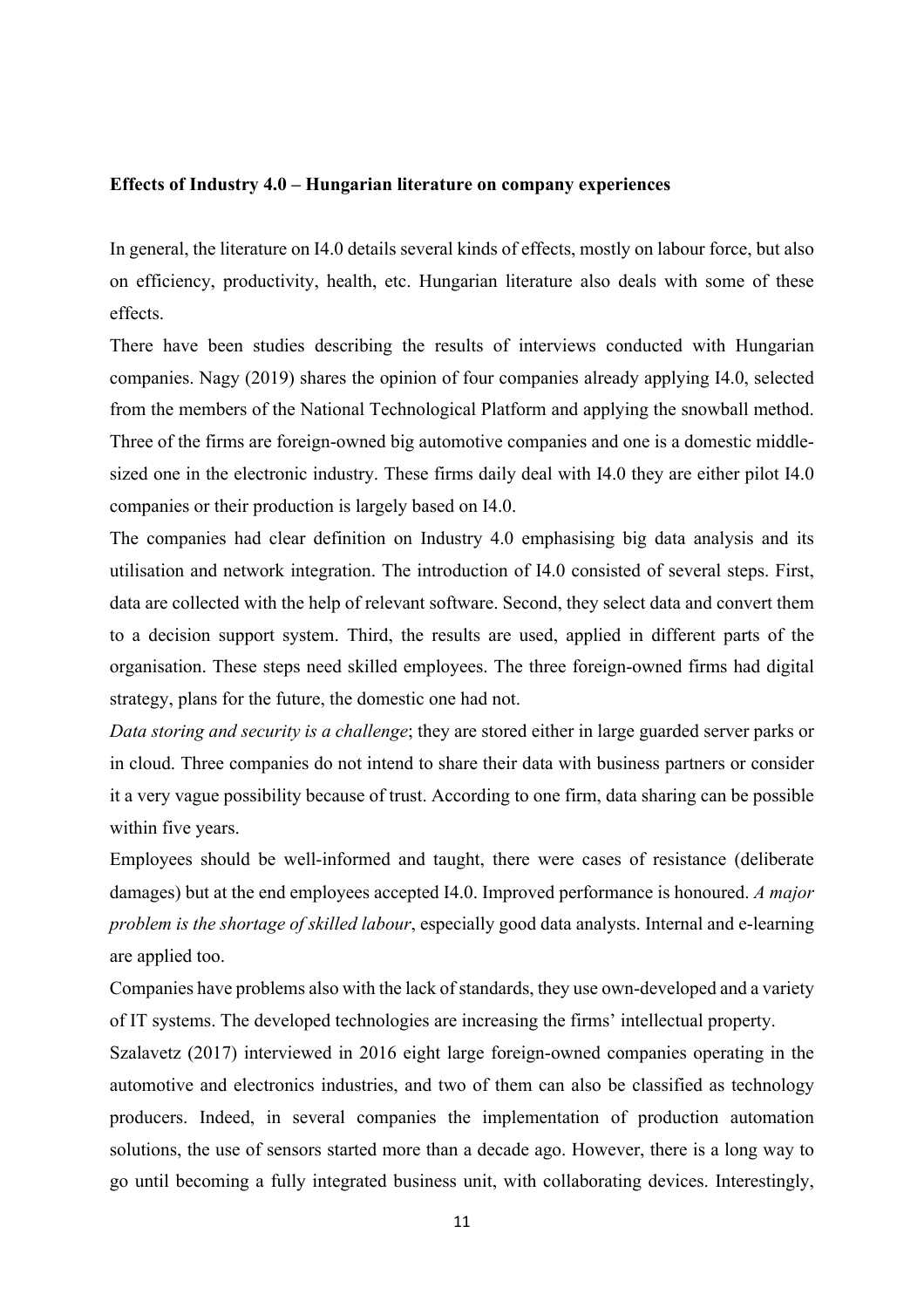these companies also *lacked a systematic digital strategy*. They faced four kinds of challenges in production: 1. Shop-floor technological problems (inefficient process scheduling, excessive downtime, long changeover times, quick tool wear, product defects, etc.) 2. Shortages of skilled labour (operators and engineers). 3. Increased production complexity. 4. Increased customer requirements in terms of time, variety, costs and flexibility.

Regarding effects of I4.0 on labour, the operators whose tasks had been automated have been reassigned to other production activities and engineers were freed from administration and could devote more time to innovative problems. Even there is sometimes an intra-firm competition for their talents, they can move to other regional or central premises to work. The introduction of advanced manufacturing technologies has effects on production capabilities at the companies. In 2017, Szalavetz (2019b) conducted 16 interviews with technology providers and users. Respondents pointed out that *smart decision support systems are the real novelty of the industry 4.0 era*. These support production planning and scheduling, optimise capacity utilisation, maintenance and energy management, enable communication with faraway team members. The implementation of advanced robotic systems at the firms has replaced labour in selected activities, but these employees have been redirected to perform easier tasks. Technicians and engineers could dedicate more time to the analysis and identification of problems. There has been a continuous evolution of local R&D responsibilities.

Nagy et al., (2018) prepared a survey to judge how companies operating in Hungary interpret Industry 4.0, what IoT tools they use and what critical issues they face during adaptation. The sample consists of 43 firms and four expert interviews were also conducted in 2017. The results showed that real time data integration has a significant impact on the entire company. Firms reported higher level of logistic service, more efficiency, improved cooperation between functions, and higher market and financial performance and competitiveness. However, there is lack of digital strategy, fear of organisational resistance and of risks.

Another work of Szalavetz (2019c) provides the results of ten company interviews made in 2018. The firms are large ones that already successfully introduced digitalization. Evidence indicates that *digitalisation has offered upgrading opportunities in terms of both process upgrading and functional upgrading*. Even chain upgrading (inventing digital technologyenabled new business models) could be experienced. Szalavetz (2019a) analyses the effects of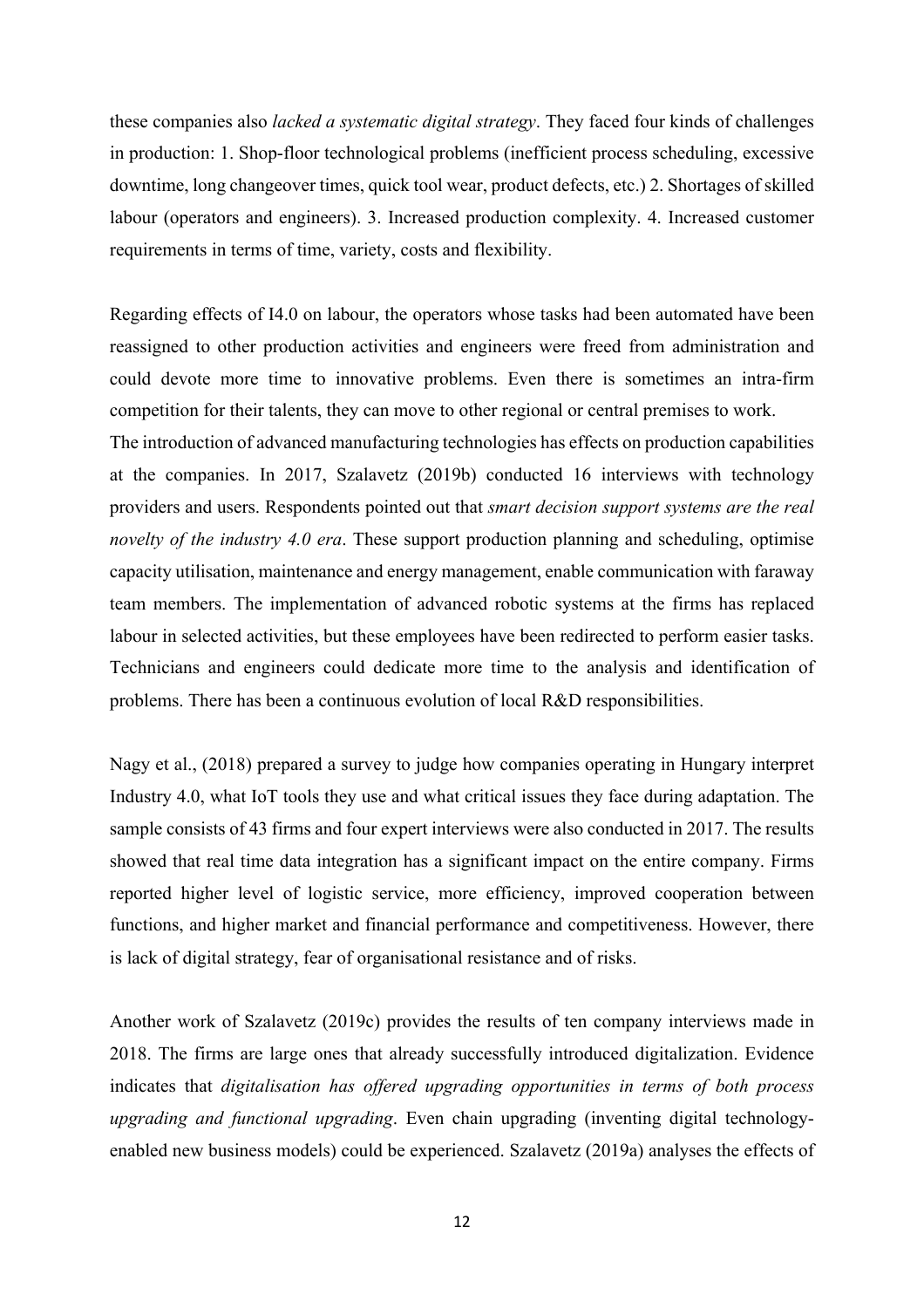Artificial Intelligence on general productivity level showing that the connection cannot be simplified.

Halmosi (2019) prepared a survey in early 2019 among early stage start-up companies, having received angel investment from technology incubators. The survey focused on how these startups see of the significance of Industry 4.0, what differences exist compared to traditional companies. The sample consisted of ten start-ups and ten "normal" SMEs. The companies evaluated the effects of I4.0 on the one hand and its barriers on the other hand. They think that digitalisation will significantly change the business and production model, contacts and network with partners, and smart IT tools will raise value-added. Traditional SMEs consider more as a barrier the financial capital need of I4.0 investments and the not clear definition of I4.0 than start-ups. Start-ups, however, consider it more important that I4.0 tools detect organisational weaknesses, which managers do not like.

Demeter et al., (2019) describe a Hungarian company case study, an affiliate of the TE Connectivity employing 1550 persons. The company began digitalisation five years ago: the mother company decided to make a pilot I4.0 firm here and applying later the tested systems elsewhere. IoT, big data, cloud, additive manufacturing, robots have been introduced, they expect several advantages, improving indicators. However, problems were also mentioned: the introduced solutions are expensive, operating them needs a high level of trust, they can be risky, and there is a huge need for experts and for special know-how.

A questionnaire survey with a sample of 109 respondents were made in 2018 by Szabó et al., (2019). The result shows that there is a lack of workforce with digital competencies. *Hungarian management culture and cooperation capabilities are behind the developed countries*, machines can be brand new, but leadership style is very old. Companies and universities cooperate on a relatively low level.

Losonci et al., (2019) constructed a manufacturing Industry 4.0 index based on the data of the EU Commission (partly the DESI database). Based on this index and the sample of more than 6 thousand Hungarian firms it proved to be obvious *that electronics and automotive branches are the leaders regarding I4.0 maturit*y. After this, the authors used the data of the Hungarian tax office on automotive firms' balance sheet results between 2013-2016. They constructed a panel database of 213 companies and observed automation trends, but not a significant improvement of value-added production. Producing more value added is hindered by structural barriers: lack of human potential.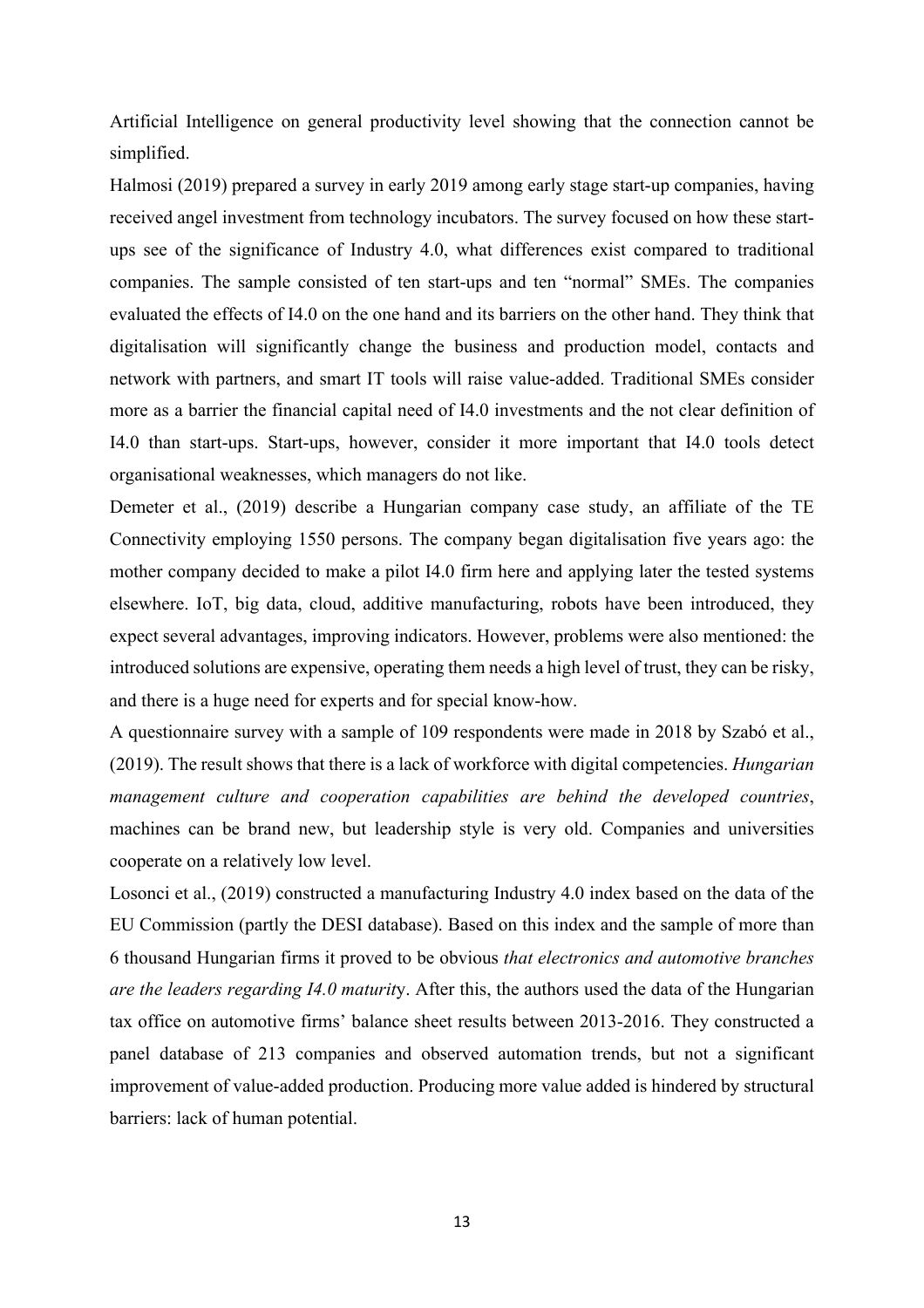The article of Rekettye (2020) finds that as an effect of the Industry 4.0 companies rethink their pricing strategy making it more sophisticated and the room for price-setting is growing. The bargaining power of the customers is also growing.

Horváth and Szabó (2019) conducted semi-structured interviews with top executives of 26 companies: Industry 4.0 providers, users and both at the same time. The sample contained small and medium sized, domestic and foreign companies. Several driving forces and barriers of Industry 4.0 was formulated. The article shows that *MNEs and SMEs are different and do not have equal opportunities regarding Industry 4.0*. MNEs have higher driving forces and lower barriers than SMEs but the latter ones have lower profitability expectations. Interviews proved that lack of skilled workers, human factor is considered a serious barrier in Hungary.

Szalavetz (2020) analyses the digital transformation of Hungarian automotive companies and draws consequences for GVC integration. She describes that because of digital technology adoption there will be fewer entry points in GVCs, suppliers will have to fulfil higher requirements but even this will hardly compensate for the decline of efficiency-seeking FDI. *Digital transformation helped the examined automotive firms to integrate into GVCs to some extent* (by new forms of communication, servitization of products, better collaboration and interactions). However, these will not change considerably the destiny of the FDI dependent factory economy (Hungary).

Demeter et al. (2020) prepared case studies of three automotive producer companies. They conclude that efforts are made, large companies have own Industry 4.0 departments, but these new technologies will not lead to breakthrough.

Szerb et al., (2020) survey the Hungarian digital ecosystem. They base their analysis on the EIDES index (Autio et al., 2018) comparing the Hungarian results with other EU member countries. Hungary belongs to the "laggard" group in the European ranking. Factors that stay back are especially in the "culture and informal institutions" and "market environment" groups. This means that *social and cultural norms and values do not support high-level entrepreneurship. Digital technology is not integrated, human resource and education is mediocre, brain drain is high*.

Regarding the impact of Industry 4.0 on FDI and relocations Éltető (2019) analyses the FDI reshoring trends in connection with Industry 4.0 and Hungary. In the past decade in several developed economies companies brought back previously offshored production partly or totally. Backshoring took place mainly from China or from other far distance areas. There are some sporadic examples of backshoring from the CEE region, but *not from Hungary*. Motivations for reshoring can be various, most importantly the need for more flexibility, control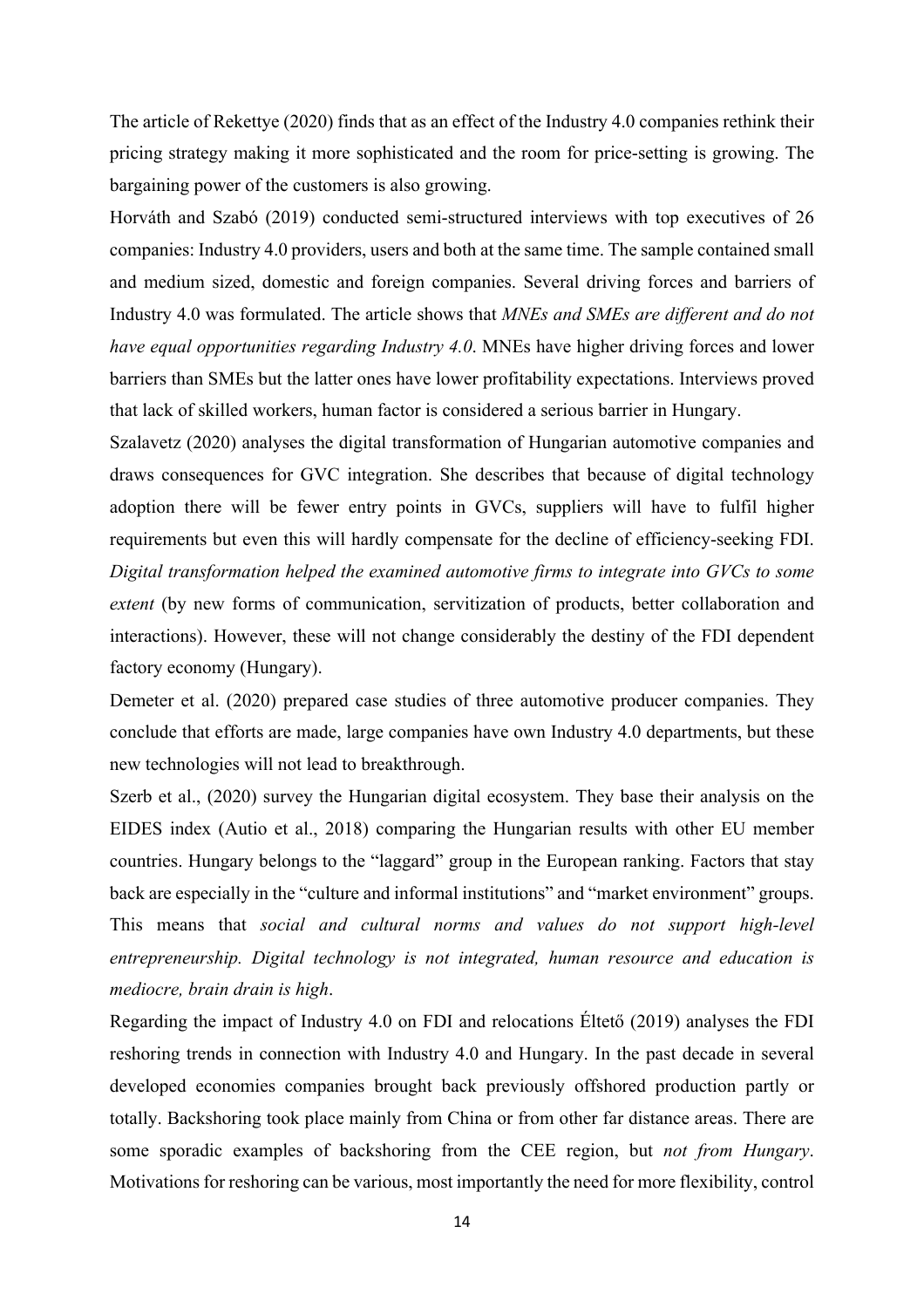of the whole production process, prestige of the home country quality, etc. Automation and robotization proved to be also important as a tool for achieving these aims.

In the European Reshoring Monitor the author did not find backshoring cases from Hungary between 2014-2018. Theoretically nearshoring to the country (there was one such case) can be more important, because of certain location advantages and favourable tax policy. If foreign investors nearshore to Hungary, it seems better if they automatize their plants because of labour shortage and wage increase. However, new Industry 4.0 production facilities in developed home countries can make investment in Hungary superfluous.

Overall, the Hungarian literature addressed many aspects of Industry 4.0 Why we have certain important (and unequivocal) results from the various survey and analysis, such as for example on the differences in terms of adapting Industry 4.0 related elements by foreign-owned subsidiaries and Hungarian firms, differences according to the size of the firms, or the importance of and problems with education and training, we can see that there is a lack of a systematic review and analysis of this area. This is so in spite of the fact that both policymakers, academic experts and industry representatives acknowledge the growing importance of the issue and its significance from the point of view of the future of the Hungarian economy.

### **Methodology, our interviews**

Insights into the practice of Industry 4.0 can be best gained through interviews with practitioners and experts, who have an overview of the developments in this area in the Hungarian economy. Altogether 13 anonymous interviews were conducted in Hungary in the framework of this research project between December 2019 and August 2020. The interviews lasted between 30 to 60 minutes. With companies, we had "live" interviews, while with the experts, the interviews were conducted through skype or phone. The reason for the latter was that company interviews were conducted in December 2019 and January 2020, while expert interviews were scheduled as the second step of collecting information, in January-August 2020, which happened to occur in the period of lockdowns in Hungary due to the COVID-19 pandemic.

Anonymity is especially important in the case of the interviewed companies, that is why we do not provide details (such as the location of the firm in Hungary, the nationality of the investing multinational company or its industry) about the individual companies, which took part in our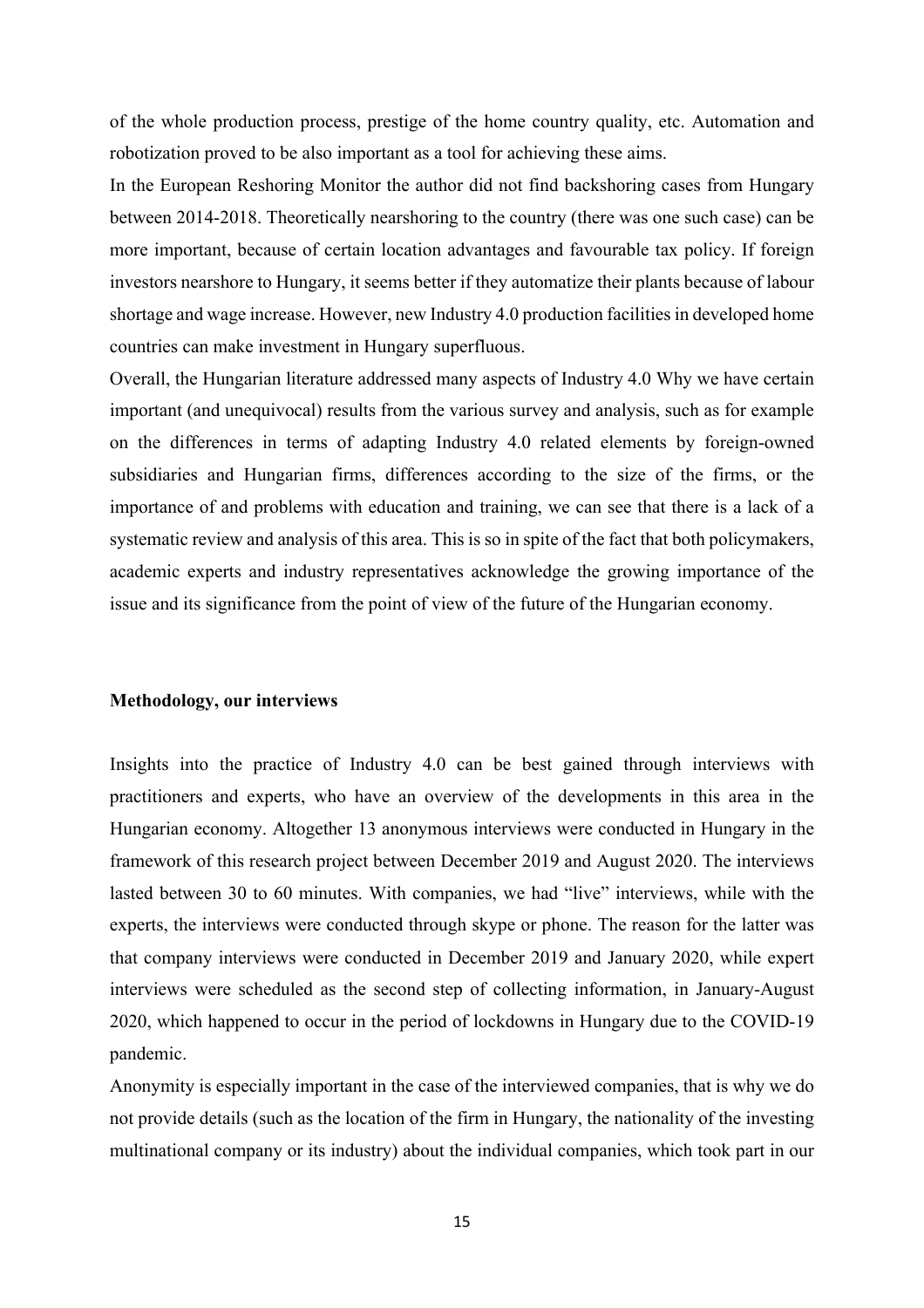survey. Neither do we give the names and positions of the academic and industry experts, who were interviewed in the framework of the project.

Our interviewees were:

- Four representatives of Hungarian subsidiaries of foreign multinational companies (foreign-owned firms), three large-sized firms and one mid-sized company, all operational in manufacturing;
- Four representatives of Hungarian-owned firms: two SMEs and two large firms, operational in various industries (automotive, electronics, financial services);
- Three academic experts (working in academic institutions or universities), who have already published widely on Industry 4.0 and have a very good publication record in this area;
- Two industry experts (one of them a leader in one EU-financed Industry 4.0 program, and the other one a representative of an industry association-Industry 4.0 expert).

We evaluate our sample as having a good combination of theoretical and practical experts in the area and of practitioners having first-hand experience with Industry 4.0. The insights given by the industry experts were especially valuable, because they had an overview of developments in the area as they were in touch and worked together with many Hungarian companies, and had even experience with some other companies from the Visegrad region, as we will see. The companies also represented a relatively broad set of activities, sizes and industries, and they were relatively spread geographically.

## **Industry 4.0 understanding**

Having four groups of interviewees helped us to identify the major differences in the perception of Industry 4.0 in the various groups of companies. Our academic experts all *emphasized the complexity of Industry 4.0* in terms of consisting of various technologies and introducing changes in business models (except for one expert). According to one expert, it can be defined as the use of new digital technologies to enable major business improvements (such as enhancing customer experience, streamlining operations or creating new business models). According to the most nuanced view of one academic expert, the term "Industry 4.0" originally refers to the introduction of a set of new technologies into practice but over time the original concept has been broadened. However, he thinks we should differentiate the narrow view of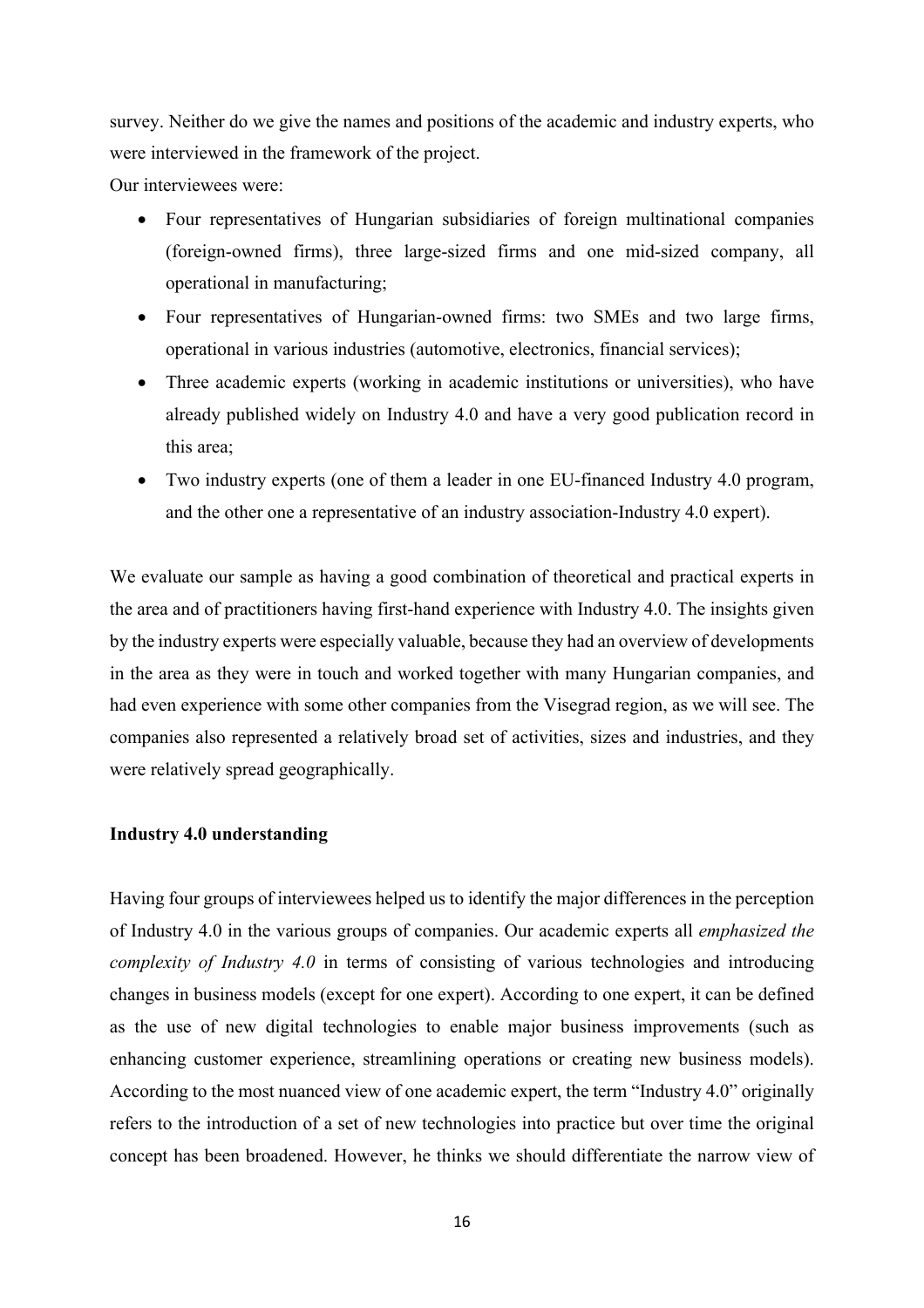"Industry 4.0" and a broader one, which also includes those changes that these technologies induce in the economy, e.g. the development of new business model, changing social relationships etc. There is a possibility to refer to these broader changes as the "4th industrial revolution" and so make it clear whether one is referring to the narrower set of changes or the broader trends. In his view the two – new technologies and new business models – are related to each other (representing a narrower or a broader perception) and sometimes it is not possible to separate them from each other. At the same time, all academic experts underlined that the common perception among companies is usually about just the set of technologies (in certain companies even just one new technology), i.e. Industry 4.0 in a narrow sense. This opinion was shared by the industry experts as well.

Indeed, this different perception of Industry 4.0 by companies was reinforced by our company interviews. Except for one knowledge-intensive Hungarian SME, *all firms perceived Industry 4.0 as a set of technologies, usually identifying it with two or three important technological fields*, such as automation, robotisation or big data. (Table 3)

| Company           | <b>Elements of Industry 4.0 mentioned</b>                      |  |  |
|-------------------|----------------------------------------------------------------|--|--|
| Foreign-owned 1   | robotisation, Internet of Things, Artificial Intelligence,     |  |  |
|                   | digitalisation                                                 |  |  |
| Foreign-owned 2   | robotics, data collection and analysis, visualisation of data, |  |  |
|                   | traceability of the materials used in production               |  |  |
| Foreign-owned 3   | automation, new products demanded due to Industry 4.0          |  |  |
| Foreign-owned 4   | automation, digital technology, sensors, digitalisation (of    |  |  |
|                   | management)                                                    |  |  |
| Hungarian-owned 1 | automation, digitalisation, robots                             |  |  |
| Hungarian-owned 2 | <b>Big Data</b>                                                |  |  |
| Hungarian-owned 3 | data collection and sampling, Internet of Things, sensors, Big |  |  |
|                   | Data, digitalisation, 3D printing                              |  |  |
| Hungarian-owned 4 | robots, automation                                             |  |  |

Table 3 Elements of Industry 4.0 mentioned by the company interviewees

Source: interviews conducted in the framework of the project

The interviewed industry experts with an overview of developments in Hungary in this field also underlined that Hungarian companies usually approach Industry 4.0 as a set of a few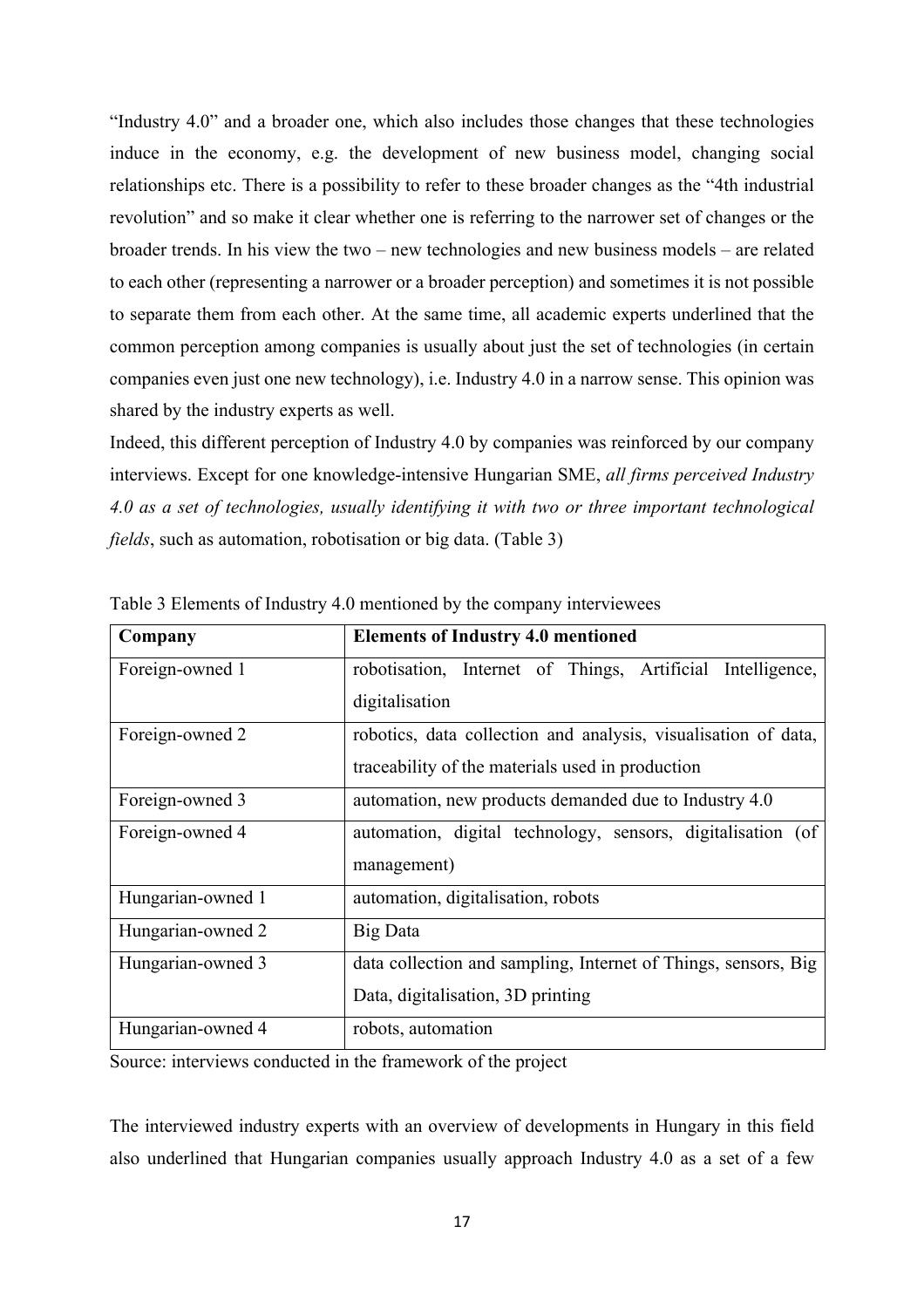important technologies; robotisation, big data and their analysis or automation are those areas, which Hungarian companies identify with Industry 4.0. This "skewedness", i.e. emphasis on a few elements is reinforced by other sources as well (e.g. Nick (2018) showed that sensors, MES/ERP/PPS systems and big data are perceived to be the most important Industry 4.0-related elements in Hungarian firms.) According to one industry expert, the most common understanding is connected to collecting data and analysing them even in fields, which were previously not covered by data collection and analysis (e.g. in the production process itself). Hungarian companies want to see more data and want this to help their decision-making process, make it more objective, and make the company more transparent (at least for the owners and managers). They hope that with big data they can improve efficiency, in terms of using less resources for production, especially in terms of manpower. Overall, many companies consider the essence of Industry 4.0 in Hungary in helping them *to rely on less labour*. Interestingly, they consider reducing their worker use as one of the most important ways of decreasing their prices, other options (e.g. innovation, improving technology, introducing new technology) they consider only in those cases, when they are forced to do so, e.g. by increased competition. Technology actually plays a role when quality questions arise. This is well illustrated by one interviewed Hungarian company. The interviewee noted that increasing wages in Hungary induce automation, digitalisation, and changes in administration and production. Through the use of Industry 4.0-related technologies (mainly digitalisation in administration and robots in production) they could significantly reduce employment in administration and the firm reduced the number of employees from 221 to 130 in one product's production through better organisation and digitalisation, i.e. through the use of Industry 4.0 related technologies.

The interviewed MNE subsidiaries had a similar, narrower perception, with the difference that they usually mentioned not two or three, but three or four dominant technologies in connection with Industry 4.0. Here also robotisation, automation, 3D printing, big data, data visualisation, use of sensors, artificial intelligence, Internet of Things, Artificial Intelligence were mentioned. (Table 1) One subsidiary identified Industry 4.0 with better, more efficient organisation of production. Interestingly, it deemed these technologies unnecessary overall, as their production organisation is so efficient that they cannot really improve it further. According to the interviewee, when technologies develop further, they may consider the introduction of sensors and big data in order to improve the efficiency of the workers in terms of. e. g the movement they make. Another company also mentioned robotics, data analysis and traceability of materials, as the most important elements related to Industry 4.0.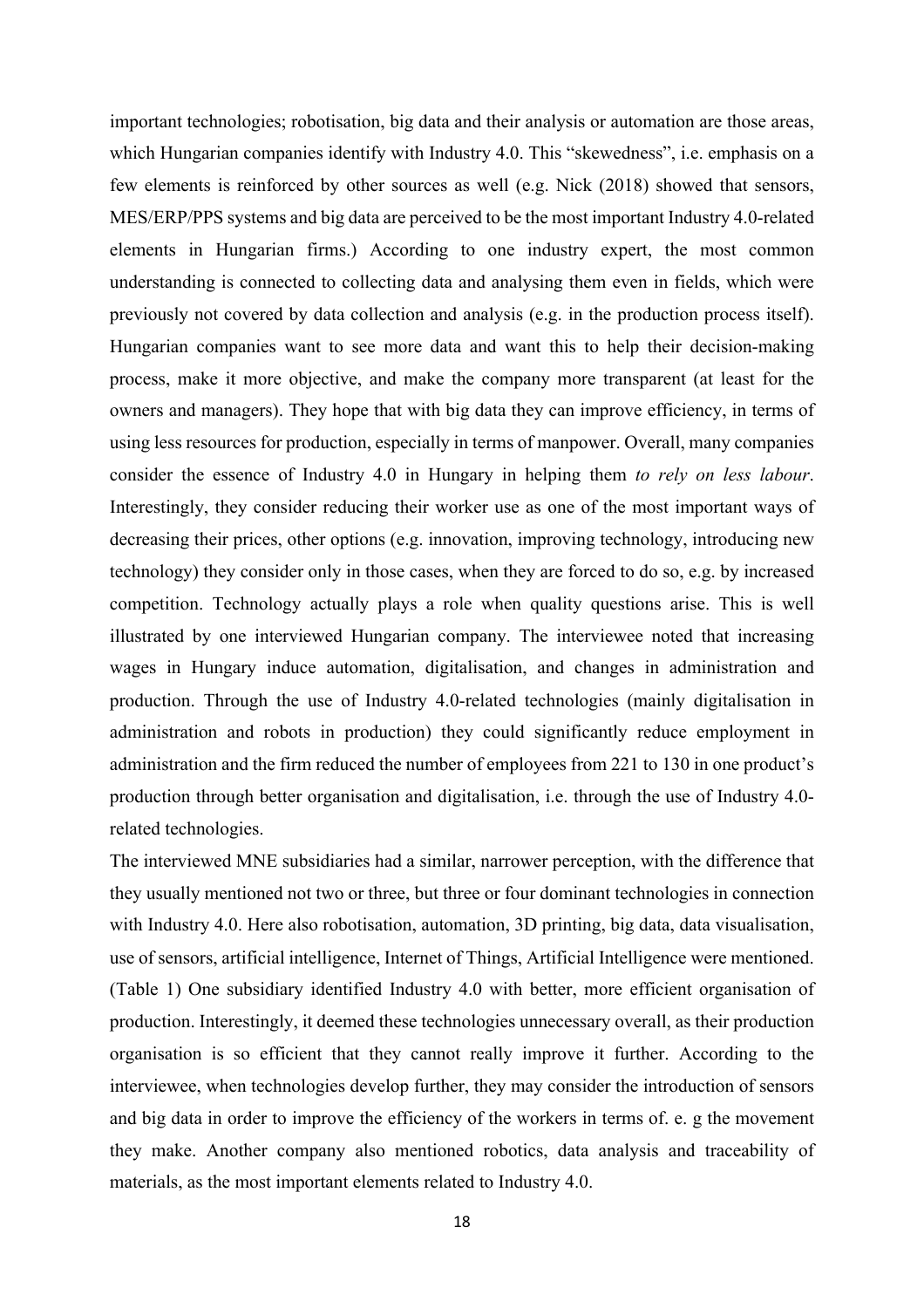The only exception to that rule was the Hungarian SME with highly knowledge-intensive activities and technology-based services. (See Table 1, Hungarian-owned company 3.) This company perceived Industry 4.0 in a very complex way, embracing all of its elements and the links between them and thought, Industry 4.0 can help the company to improve its market position, to access new niches in terms of activities/products but also in terms of foreign markets. (See box Company case: The most ..active" in Industry 4.0 firm in Hungary.) We assume, there can be other such innovative, usually small-sized firms in Hungary, which really understand the opportunities provided by Industry 4.0.

# Box 1: *Company case: The most "active" in Industry 4.0 firm in Hungary*

This Hungarian SME was established in March 1990, it is 100% Hungarian-owned. The owners are five Hungarian private persons. The firm provides facilities and services for vehicle examination, technical tests, end-of-line tests, and they produce (or rather put together) the equipment for such services; basically, they build unique equipments for their customers.

The company started to export in 2008-9 only (which was motivated by the shrinkage of the domestic market due to the financial crisis). At present they export to 11 European countries and to India. Exports at present represent 25% of sales, thus the company can be evaluated as internationalised.

The firm employs 100 workers, of which there 45 engineers, which is the result of a gradual increase over 30 years. Their production is highly R&D intensive and they also produce equipment for R&D activities. Many activities of the firm are related to Industry 4.0, they gradually learned and adapted these technologies.

Examples of Industry 4.0-related activities:

1 Data sampling is IoT-related: the main aim of collecting and analysing a large amount of data is to find weaknesses in production, usable in wide technical fields; testing – collecting and evaluating a large number of data for partner firms.

2 The company developed oil-distribution systems for oil producing and vehicle service companies, where they handled a large set of customer data – here their system distributes oils, screenwasher fluids, anti-freezer fluids; e.g. they supplied BKV (Budapest public transport company) with that type of services.

This company considers Industry 4.0 as an opportunity through going to niches, which are perceived in two senses: one is new activities, where the leading (multinational) firms do not want to go (they consider these too small problems, and too small markets). Second, new markets, where the leading firms do not want to go (afraid of leaking technology, and deem the projects not so lucrative) – that is how the firm got to India.

Source: company interview

This *difference between Hungarian-owned and foreign-owned companies* is persistent (see e.g. Szalavetz (2017) in the survey of the literature) and the existence of this gap was explained by one industry expert. According to him, there is a large gap between the various groups of companies in this area. First of all, any understanding of Industry 4.0 characterizes around one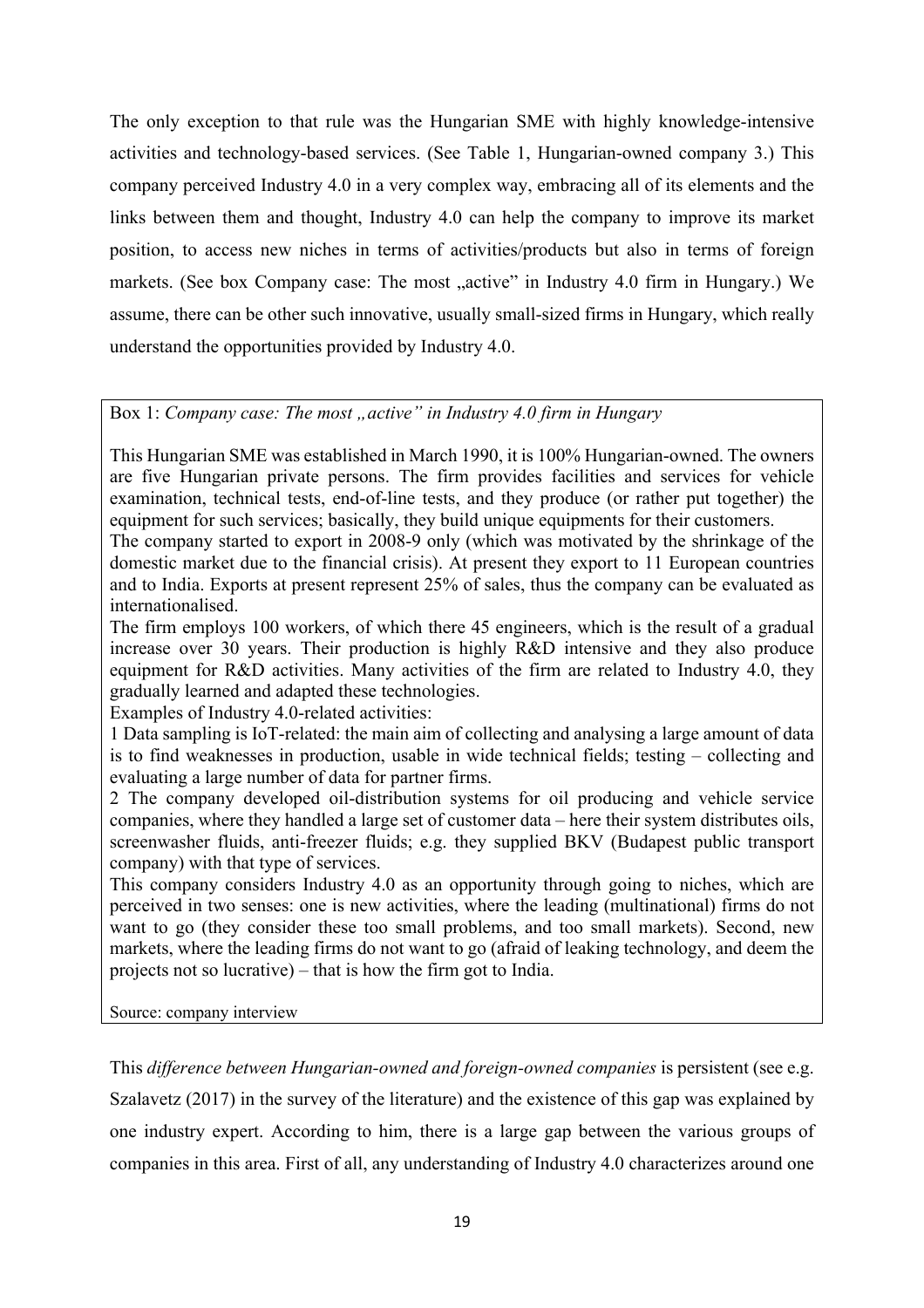third of the total number of companies in Hungary, including both foreign-owned and domestically owned. In his understanding, Industry 4.0 is part of a longer-term strategy, as for around one and half- two years, companies just invest in it, and they can get the "harvest", the results after that period. Thus, costs are arising immediately, while benefits occur only with a significant time lag. In Hungary, around half of foreign-owned companies and around 13-15 % of Hungarian SMEs have a strategy for at least 2 years. (Similar results can be found in the literature. According to survey results of Nick (2018), only 8.5 % of Hungarian companies have a strategy, which is already operational or is to be introduced. Even for foreign-owned subsidiaries, this ratio is 26%. An overview of various survey results also supports the view that especially Hungarian SMEs have serious problems with digitalisation or applying other elements of Industry 4.0, in spite of the fact that they are aware of their importance in increasing competitiveness, or in some casing just helping the survival of companies (Szabó, 2018). See furthermore the literature review above, with Nagy (2019) presenting similar results: foreignowned companies have strategies, the domestic-owned one does not.) This explains the extremities – basically firms with longer term strategy are those, which have built-in at least some elements of Industry 4.0 into their strategy, which take these elements into account when they plan the future of their firm. This is actually supported by the quote from one company representative, who noted that his company invests in Industry 4.0 (digital technology), however it is difficult to identify the return on this investment yet. Furthermore, our industry experts emphasized differences among Hungarian companies (both foreign-owned and domestically owned) according to their activities and sectors-industries of operation. Our small sample reinforced that: the SME, operational in the knowledge intensive sector stood out from the Hungarian sample in its awareness about and use of Industry 4.0 related technologies. The literature also reinforced these differences (see e.g. Nick, 2018).

In terms of using certain Industry 4.0-related technologies, our interviewed subsidiaries of foreign MNCs were without doubt in a better position, than their Hungarian counterparts (with the exception of the Hungarian knowledge-intensive SME). This is completely in line with the results of other studies on Hungary (e.g. Nick, 2018 or Szalavetz, 2017). Even the foreignowned subsidiary, which was sceptical about the impact of Industry 4.0 on better organisation of production, used robots, automation, data collection – Big Data in its production process in Hungary. In this company, if home-country automation level is 100, then in the Hungarian subsidiary, the level of automation is 50. All subsidiaries interviewed could economise on human workforce due to a more intense use of robots and automation, induced partly by the tightness of the Hungarian labour market. All four subsidiaries declared that those workers,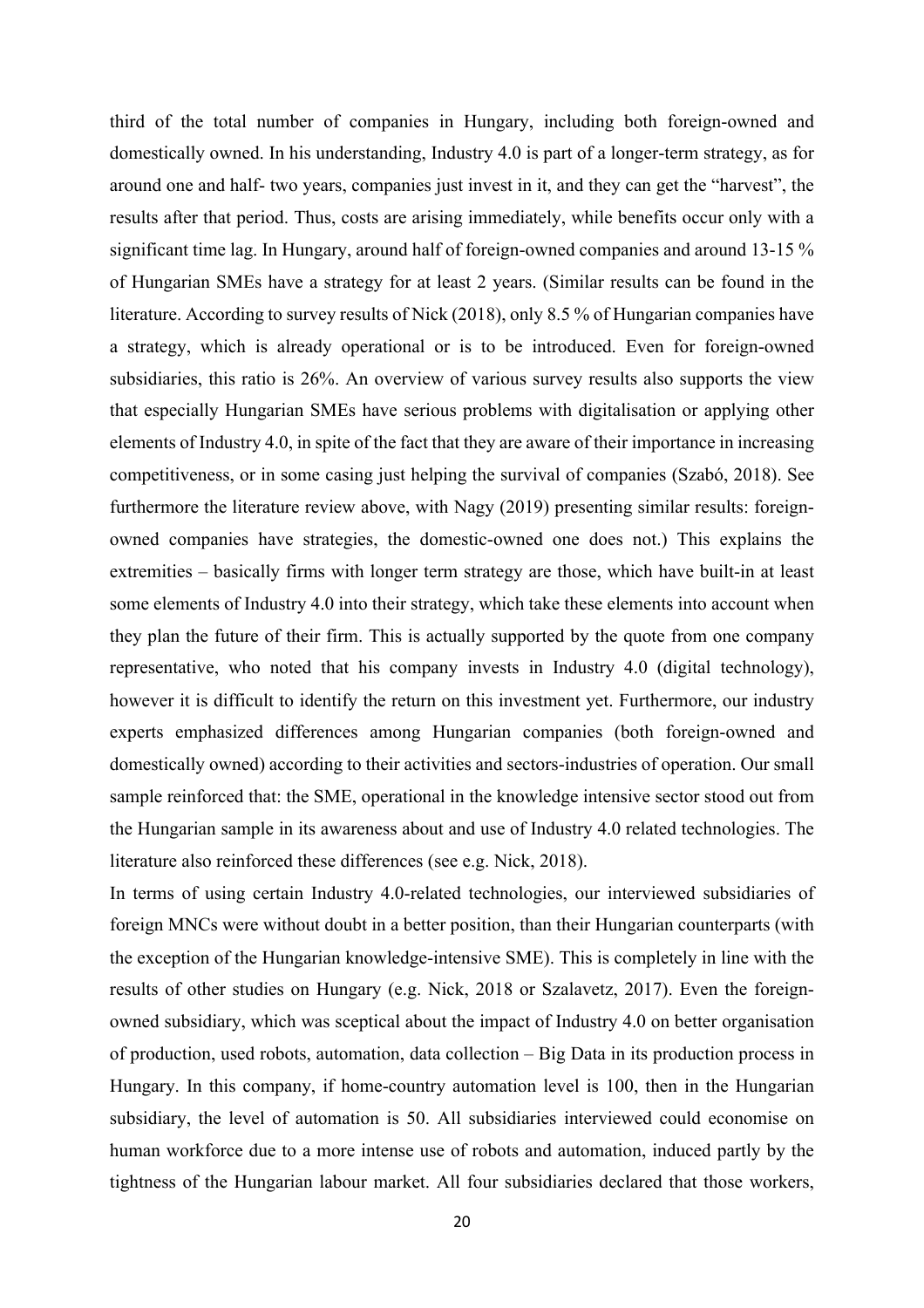which thus became redundant in their previous jobs, were employed elsewhere in the subsidiary (training provided if necessary), thus the overall impact on employment was neutral. This finding is also in line with the findings of other studies, e.g. Szalavetz, 2017 in the literature survey. Exceptions were found in cases, when the product produced by the company was directly affected by Industry 4.0-related changes, e.g. by an intense use of related technologies by competitors in the case of one subsidiary, or by expecting the complete disappearance of one product in another. (In this latter case, not the subsidiary but the headquarter is conducting research on how to change the product structure.) As it was already mentioned, *while the foreign subsidiaries found the most important impact of Industry 4.0 in better organisation of production, higher efficiency of production, less defects and downtime, Hungarian companies*  (with the exception of the knowledge-intensive SME) *wanted to use certain elements of Industry 4.0 in order to lessen their workforce needs*. This difference in the perception of the effect of Industry 4.0 gives important insights into the differences in the efficiency of production between the two segments of the Hungarian economy: foreign-owned subsidiaries and Hungarian companies.

One industry expert noted that there are links between the two segments (i.e. between foreignowned subsidiaries and Hungarian-owned firms) in terms of certain subsidiaries leasing or providing robots to their Hungarian partners. This on paper could have a beneficial impact on the Hungarian firm, a demonstration effect and knowledge transfer – however, in reality, because of the concentration of key partners of Hungarian SMEs, this just aggravates their exposure to one key partner.

The other industry expert sees a clear difference between domestic and foreign owned companies. Foreign companies bring with themselves organisational and technological culture, and they develop themselves constantly. According to two of our interviewed MNEs, this is partly enhanced by pressure from customers. However, *most Hungarian companies do not develop at all, does not apply new technologies, new modes of organisation of production etc. However, now many firms are in the process of generation changing* (i.e. the owners, who established the firm around the start of the transition process, at the end of the eightiesbeginning of the nineties, now retire and they have to transfer the company to their successors). Generation change means they have to know better the company, its strength and weaknesses, its organisation and culture. This brings with itself the necessity of having an overview of the firm, an inventory of its main characteristics, assets and flaws – the owners can hand it over to the new generation, if they are aware of its main assets (in a broad sense). This process of the firms' "self-discovery" can be helped by Industry 4.0 related technologies, especially big data.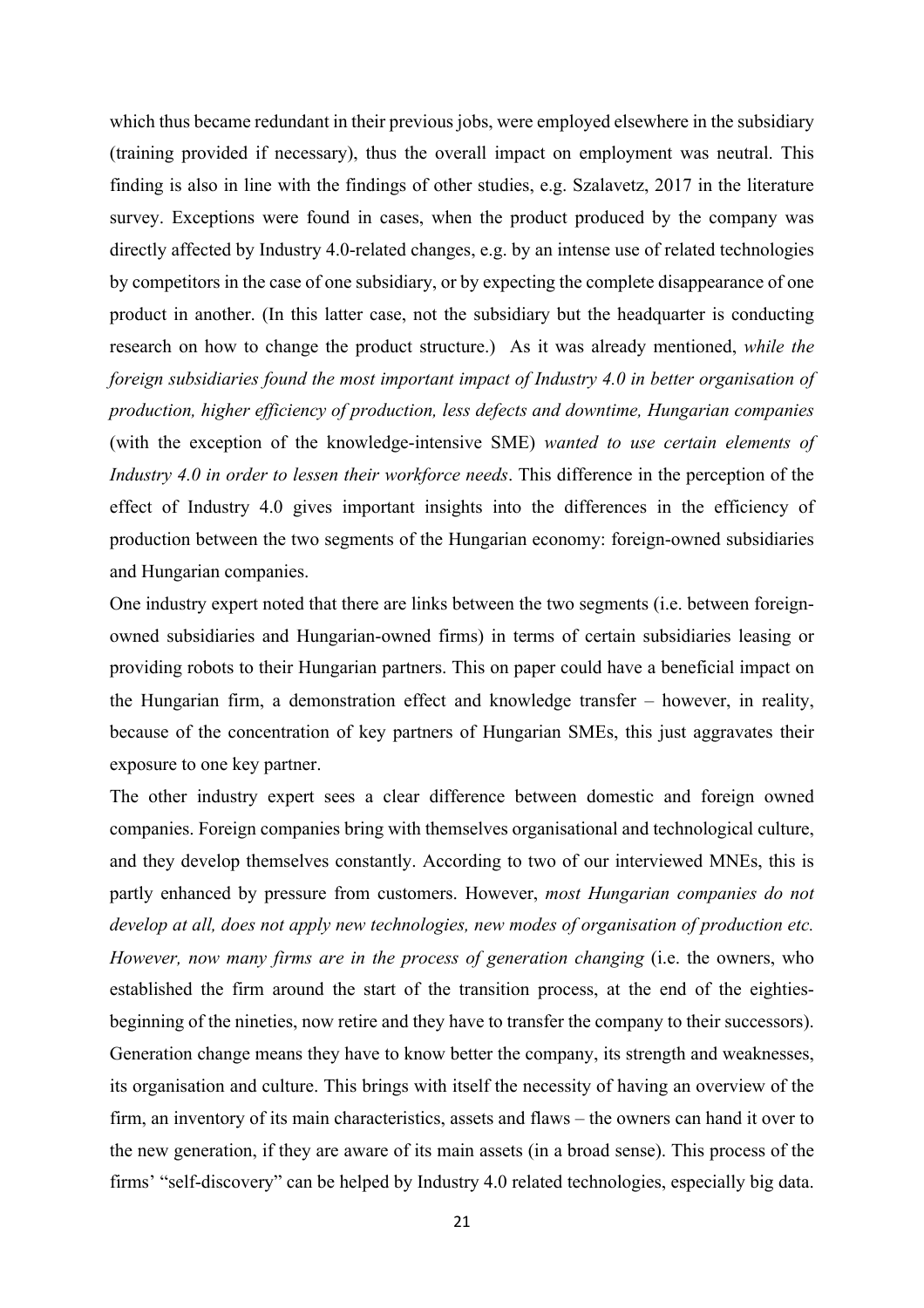Thus, in other companies, if there is no important change in the life of the company, it does not change itself… This indicates the lack of constant development culture in Hungarian firms. (This finding can be related to that of Szabó et al. (2019) in the review of the literature about the outdated management practices of Hungarian firms.) Related to that he sees an erroneous assessment of the firm's and firm owner's capabilities and abilities as a source of problem. Furthermore, this explains that in many Hungarian firms there are no Industry 4.0 related elements in use.

According to one industry expert, there are differences according to industries in Hungary in terms of their use of Industry 4.0 related technologies, and this "cross-cuts" ownership differences. As he saw, *more regulated industries seem to excel in Industry4.0* areas, basically regardless of their ownership, as they need to have an overview of their processes, they need to be aware of various characteristics of the production process in order to fulfil the regulatory requirements. Here especially automotive and pharma firms shine (interestingly enough, food manufacturing firms do not – this was reinforced by the other industry expert as well, who emphasized that in spite of the long traditions and relatively high level of competitiveness historically in this industry, Hungarian firms do not excel here). *Moreover, there is a clear difference between internationalised* (here we perceive internationalisation in a wide sense, thus including suppliers to local affiliates of foreign multinational companies*) and noninternationalised firms in terms of their approach to Industry 4.0.* The former firms are exposed to requirements and constant changes; thus they use Industry 4.0 related elements more often than their domestically oriented counterparts. This difference is reinforced by other studies, such as for example Nick (2018).

As far as the effects of Industry 4.0 are concerned, company representatives do not expect very large (revolutionary) changes in the near future, they think, that changes will be more gradual. Our academic experts found that the effect can be seen the most in better energy efficiency (expert 1), in improved innovativeness, less defects /downtime and new smart products, new services, new business models and new efficient processes (expert 2). Expert 3 emphasized that there are different layers of effects and different time horizons related to those effects. On the short term, the most important effect of Industry 4.0 is efficiency and productivity gains (improved innovativeness, less defects /downtime and new smart products, new services, new business models and new efficient processes) on the firm level. However, on longer term we will see positive impact on sustainability (alleviated resource scarcity and better energy efficiency), which are beneficial for the broader society. In the circumstances of the pandemic, our industry experts underlined, that the effects are now influenced by the crisis impact of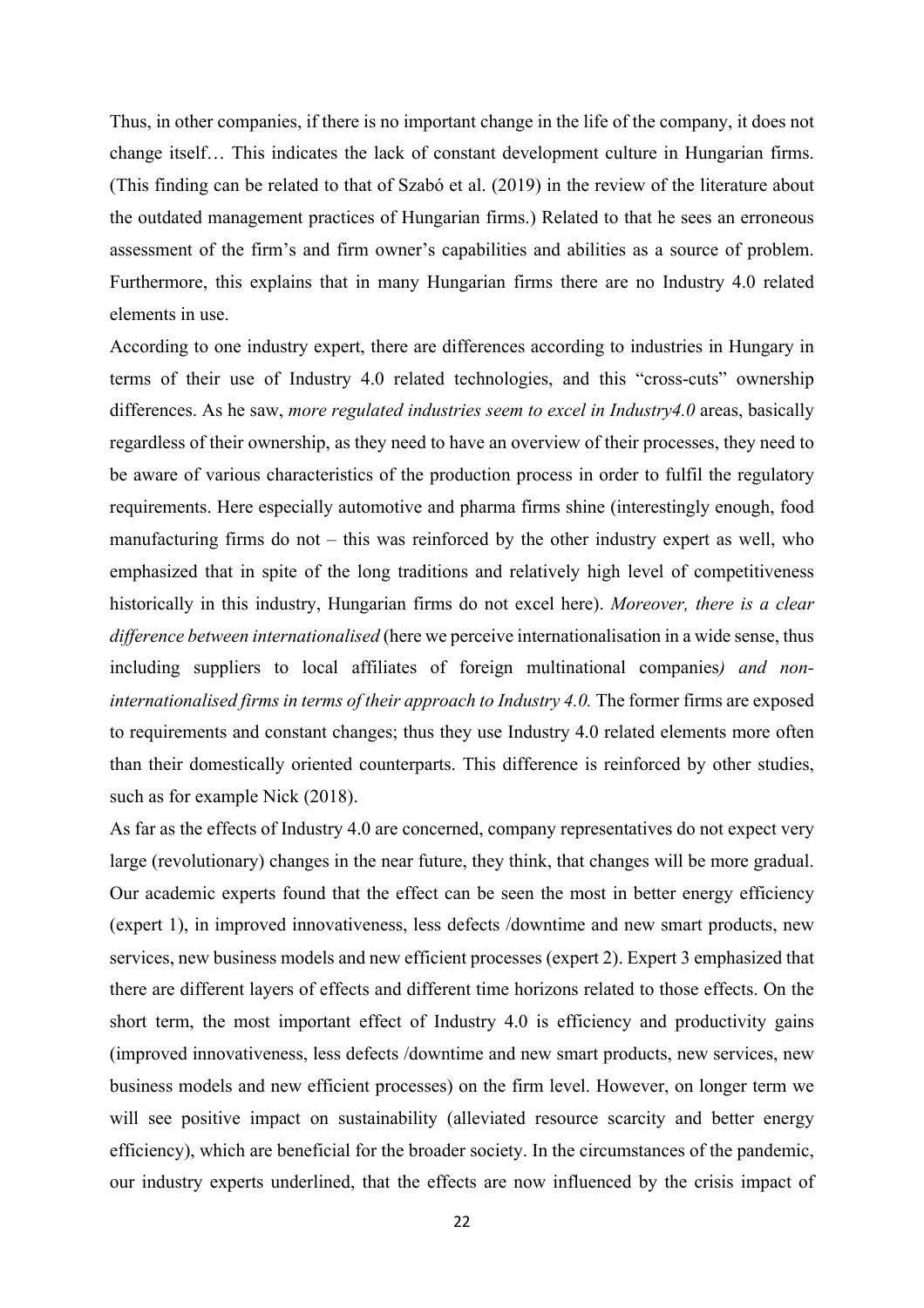COVID, which strengthens the need for more reliable and diversified supply chains, and one way of reaching this aim is may be introduce certain Industry 4.0 technologies. However, this impact at present seems to be less clear. Companies consider the most important short-term impact that of alleviating their labour needs – as it was mentioned already. Indeed, literature in Hungary analyses this question relatively frequently (e.g. Fülöp, 2018).

## **Impact on multinational enterprises (MNEs)**

Our academic experts found that Industry 4.0 may have an important impact on MNEs in organising their production. One of them noted, that this process benefits mainly the headquarters of the MNEs, which keep knowledge and know-how to themselves, and thus there will be more power in the hands of the MNEs. Two experts were of different opinions: they felt *that sharing the know-how and technologies within the network of the MNE, i.e. between the headquarter and different subsidiaries will be more characteristic*. However, as one expert put it, the process has more shaping factors: "Technology adoption reinforces firm-specific advantages, creates barriers to entry for less capitalised firms, yet, industry 4.0 in itself is not responsible for concentration, this latter is an ongoing tendency but at the same time new businesses emerge, and new firms enter the market." Similarly, the third expert emphasized: "This is a trend that cannot be limited to the HQs of MNEs. All foreign subsidiaries need to be involved as the vertical and horizontal linkages along the whole value chain are getting more and more closely knitted. Subsidiaries will also look for partners that are capable of collaborating with their Industry 4.0 system and this may cause further concentration if the local economy, local SMEs are not prepared to make investments on their side."

# Box 2 *Industry 4.0 related activities of a foreign-owned subsidiary in Hungary*

The company' s headquarter is in Asia, and it is operational in the automotive and electronics industries. They are present in Asia, in North and Central America and in Europe. In Europe it is present in three locations with production, including Hungary. The Hungarian factory was established in 1998. At present it employs more than 1500 workers, and its products are exported mainly to Europe. There is no R&D carried out in Hungary, just some production related development, which is used within the company network as well.

Concerning Industry 4.0, they started Industry 4.0-related activities quite early on in Hungary, especially data collection, display, data handling, visualisation etc. Data collection was realised earlier as well, but now they use a complex analysis of these data with the help of Industry 4.0 related technologies. There was also some external pressure from their main customers to apply some of these technologies. The main field on which they are focusing currently is robotic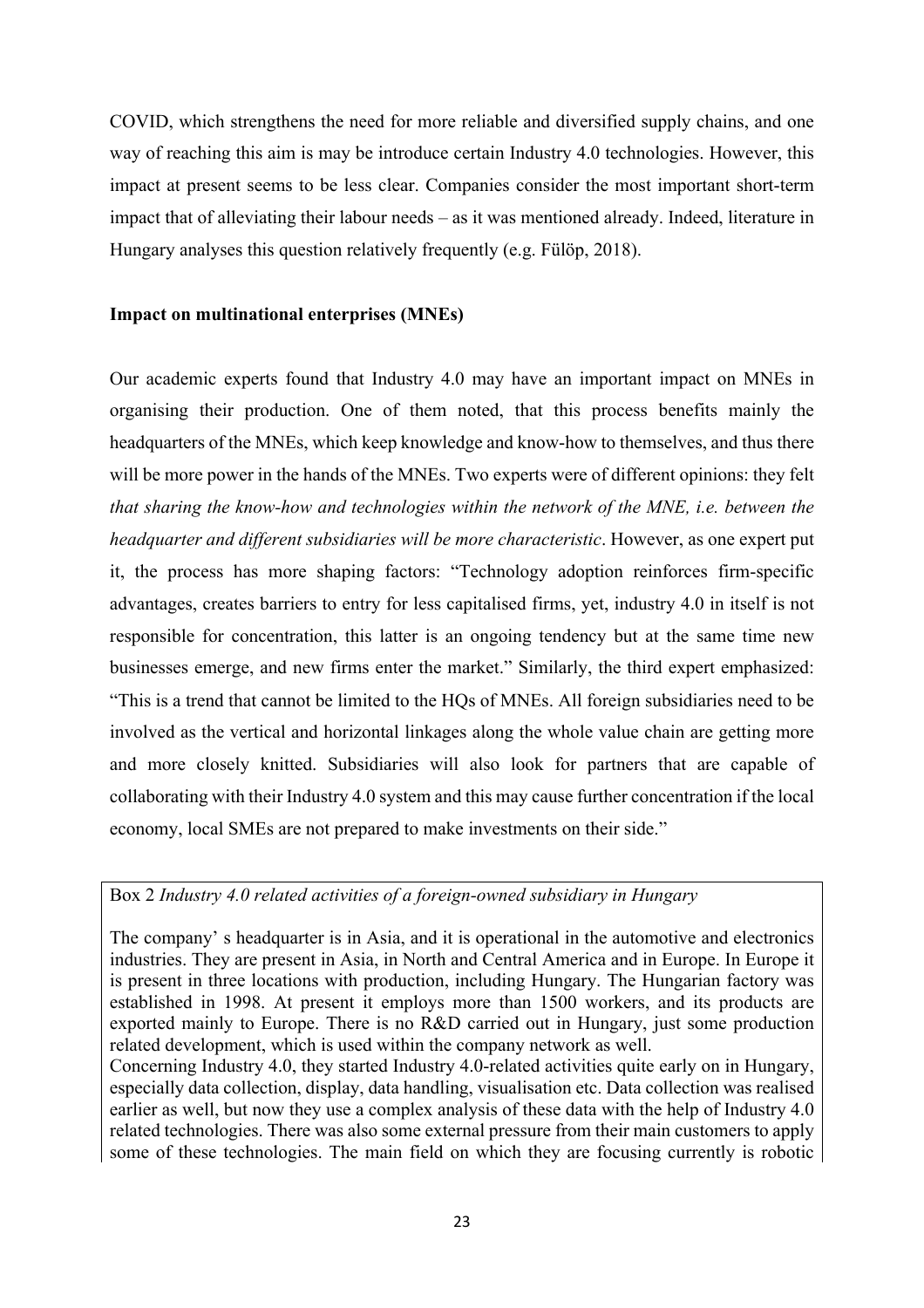process automation (e.g. in reporting, using excel macros or other solutions, to provide automated reports)

A few years ago the company announced 'next generation manufacturing', which is related to Industry 4.0, but they are still exploring the potentials of it. Related information is mainly shared within the company group, (other) external knowledge sources are not used.

The production lines are highly automated in Hungary. Furthermore, the subsidiary employs two robots, which can be used in various production activities. Over the past few years some activities have become more cost effective if robots are employed instead of humans. Workers made redundant by robots and automation are employed in other parts of the factory.

Source: interview conducted in the framework of the project

Indeed, our interviews with Hungarian subsidiaries of foreign MNEs reinforced this last view. In one company (see Box 2 above), there is a distribution of work, research and activities concerning Industry 4.0. They have started their Industry 4.0 related program 5 years ago, in which all subsidiaries take part and share the results of their own experiences and research. There is even a competition between subsidiaries in certain areas: who can find the best solution. In another MNE, the Hungarian subsidiary may see a complete disappearance of one of its products due to technology changes – the headquarter is working on a solution, which will then be transferred to the Hungarian subsidiary. In the third and fourth subsidiary, the headquarter is financing Industry 4.0 related technology changes, which will be shared with all subsidiaries. In all four subsidiaries, decisions concerning the use of robots and automation is local, made by the management of the subsidiaries. (Actually, three of the four use robots already.) This, mainly passive, but in some cases active involvement of the Hungarian subsidiaries in Industry 4.0 related developments is reinforced by survey-based analyses as well (see e.g. Szalavetz, 2016).

Company representatives mentioned the fact that their companies were *usually not cooperating* with other companies in Industry 4.0 related research and development. They have outsourced certain related activities, but overall tried to solve all related problems on their own, relying on the network of the multinational company.

The industry experts found that other factors may influence MNEs in the process of sharing or unsharing, which are related to the advantages or disadvantages of Hungary as a production location. One important factor may be if Hungary will be able to be part of the European Union's ecosystem. This problem is partly politically influenced. Another important factor is the future of Hungarian mid-skilled industrial workers – whether they will be able to adapt themselves to the smart versions of their jobs.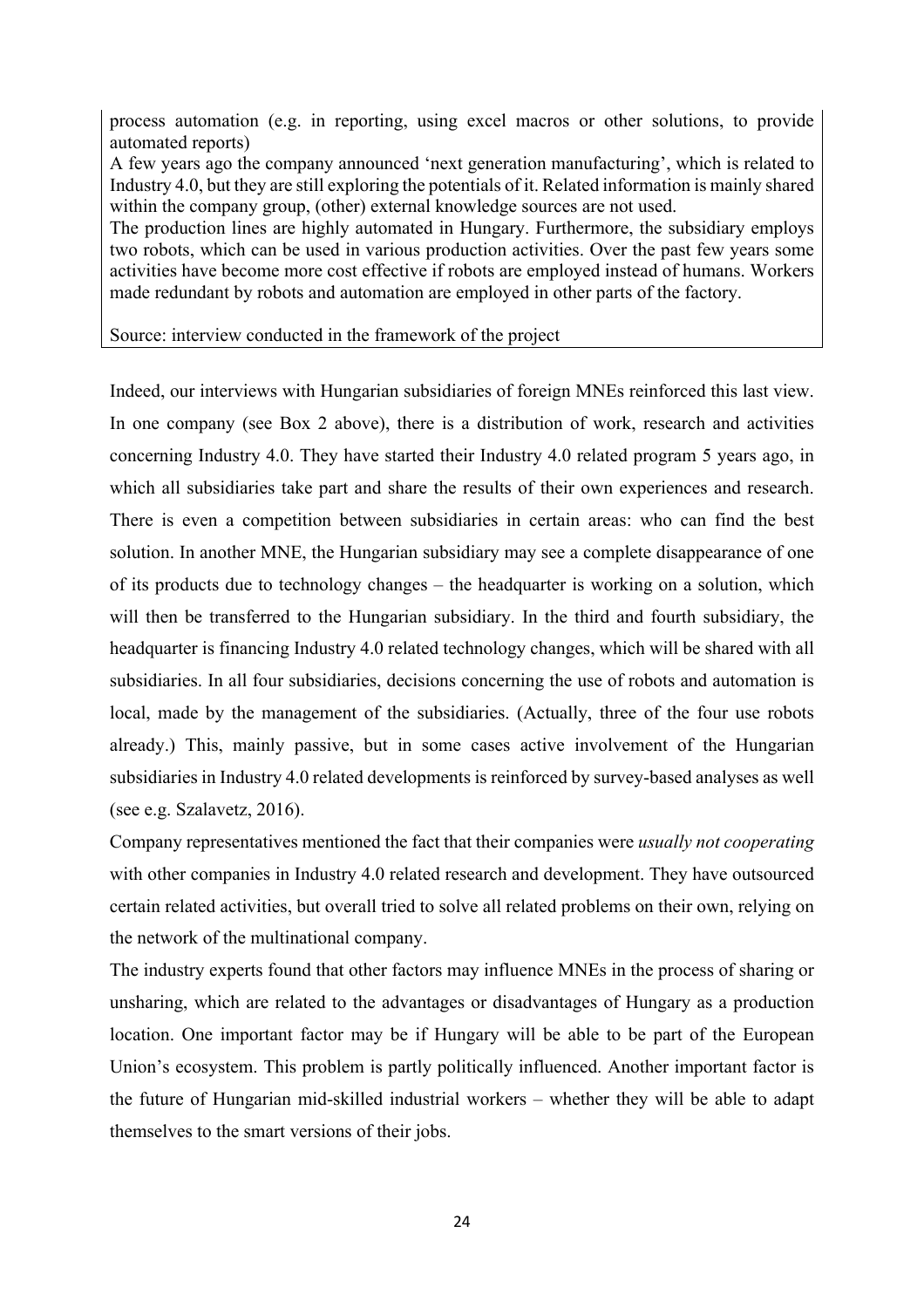### **Impact of Industry 4.0 on FDI**

Academic experts had different views on the impact of Industry 4.0 on FDI. According to one of them: "As far as I am informed about FDI trends there is no clear impact of Industry 4.0 on the direction of FDI. Currently the subsidiaries and suppliers are entering a new competition of Industry 4.0 implementation and at the moment – for me – it is not clear how the new structure of supply chains will look alike. The changing cost structure of production will surely indicate some changes in the importance of certain production locations but the new technology and the need for mass customization may also result in increased geographical dispersion. The growing knowledge- and technology intensity of production may surely result in investments creating less jobs than previously which will be the most obvious in subsidiaries focusing on production, assembly-type activities." The other expert emphasized a rather negative impact on Hungary. He also added that he expects backshoring from the Visegrad countries to core-Europe. The third expert also shares this view, but with a longer-term and gradual impact on the Hungarian economy: "My bet is the squeezing out of V4 capacities by new digital factories in European core countries (V4 capacities may slowly become obsolete). All these effects are documented in the literature (asset-light FDI, footloose – though I am sceptical in this respect and of course it will create less jobs."

Industry experts shared the view that Industry 4.0 will change FDI trends. One of them expects a strong impact on FDI. He thinks, the large amount of data increases transparency at the company level as well. Planning may be easier as well. In terms of the locational impact, less skilled people may be adversely affected, while more skilled ones have more opportunities, including working from far away, thus the regional impact is not at all clear. The other expert emphasized that he does not expect mass backshoring to the Visegrad countries from China and other faraway countries. Similar is the case for nearshoring: there can be a few instances, but no massive FDI flows can be expected.

Company representatives were of slightly different opinions. One of them expected an *increased role of both foreign-owned and Hungarian-owned suppliers* due to the collapse of the Asian parts of the value chains and their negative consequences for operation. The company in question (foreign-owned) is also making extra efforts to find more local or regionally closer suppliers. This may result in extensions of capacities and thus to some FDI. Another foreignowned company also emphasized the importance of diversification, which may result in establishing extra capacities in the region.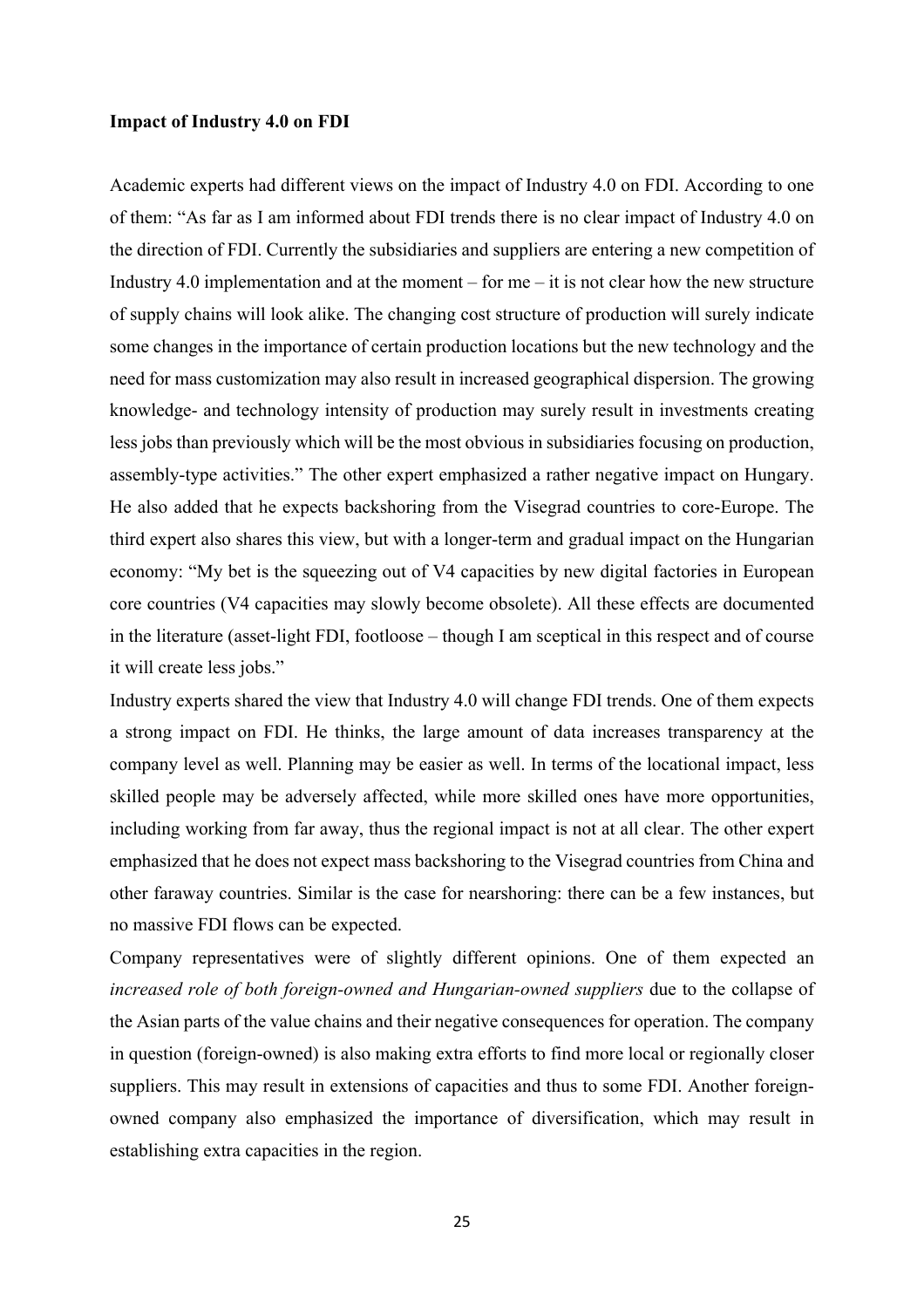The academic experts underlined that all types of FDI (upstream, design, R&D; production, assembly; downstream, sales, marketing) will be affected by Industry 4.0 developments, though the impacts will be different. Production and assembly may be impacted upon the most.

In terms of the sectors that are mostly affected by Industry 4.0 and in consequence by possible backshoring, academic experts agree that pioneer sectors are automotive and electronics, which is in line with the literature (e.g. Nick, 2018 or Losonci et al., 2019). One industry expert mentioned other industries, which are important from the point of view of the Hungarian economy: pharma and food, which may be deeply affected. Nevertheless, they agree that it is not backshoring that will happen in these industries. However, there may be some nearshoring. Industry experts shared this view, emphasizing the large differences between the various industries in Hungary in that respect. As it was mentioned already, one industry expert shared the view that there may be some cases, but *no mass backshoring* or nearshoring can be expected. In the company interview, representatives also mentioned automotive and electronics and the related supplying industries to be affected. Company representatives were not aware of backshoring or nearshoring cases, which would be related to Industry 4.0 technologies.

### **Industry 4.0 attractiveness of host locations of FDI and FDI policies**

The academic experts emphasized that there will surely be a change in the location advantages and disadvantages of Hungary, however, FDI policies do not seem to adapt to this new situation yet. They agree that *more concentration can be expected, with capital cities leading in attracting FDI* and peripheries getting into a more disadvantageous position, increasing polarisation and inequalities. They emphasized the primary importance of education, training and skills. One expert underlined the role of technical issues, mainly infrastructure. Related to that, FDI policies should put emphasis on the educational and labour market aspects as well as creating an enabling environment by improving the general ecosystem.

One academic expert suggested a complex approach for FDI policies, emphasizing not only education, but the role of knowledge and technology and sharing them, and creating a supporting environment in that respect with introducing the necessary regulatory elements. This can be helped and considered by FDI policies: "The local ecosystems will surely become more important for locational decisions as the availability of labour and/or market size will not be enough anymore. The availability of knowledge and technology – on a much broader and deeper scale – is getting more and more important. If this is fulfilled, then creating a supporting environment – including regulations – is becoming the next big thing to remain attractive for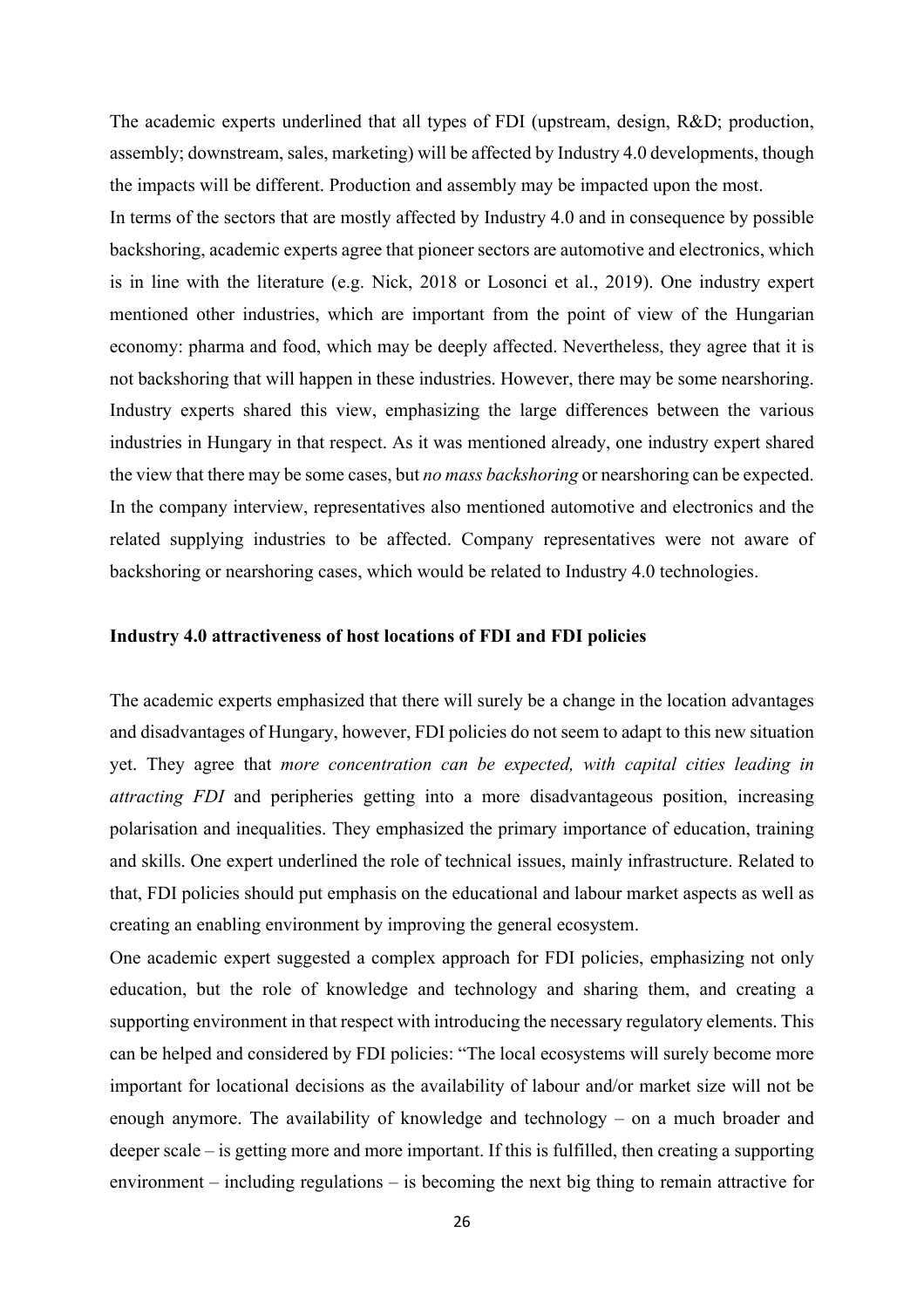MNEs operations. Creating knowledge-based clusters – with a variety of public research organisations – can be one way to form an attractive location/environment for FDI or the development of new generation of policies (a set of them actually) supporting the strengthening of capabilities and capacities necessary for the digital economy can be also crucial." The other academic expert emphasized the role of sustainability in that respect and how this can be related to Industry 4.0 and FDI policies. As he put it: ...I think in FDI policies, SDGs-aware (see Box 3) FDI shaping is the most important, thus advancing sustainable development by facilitating sustainable FDI, promoting CSR, designating Recognized Sustainable Investors, and giving home countries a role, as it is well described by Karl Sauvant."

Box 3: *SDG – Sustainable Development Goals and FDI policy*

The 2030 Agenda for Sustainable Development, adopted by all United Nations Member States in 2015, provides a shared blueprint for peace and prosperity for people and the planet, now and into the future. At its heart are the 17 Sustainable Development Goals (SDGs), which are an urgent call for action by all countries - developed and developing - in a global partnership. They recognize that ending poverty and other deprivations must go hand-in-hand with strategies that improve health and education, reduce inequality, and spur economic growth – all while tackling climate change and working to preserve our oceans and forests.

The 17 goals are the following:

No poverty, Zero hunger, Good health and wellbeing, Quality education, Gender equality, Clean water and sanitation, Affordable and clean energy, Decent work and economic growth, Industry, innovation and infrastructure, Reduced inequalities, Sustainable cities and communities, Responsible consumption and production, Climate action, Life below water, Life on land, Peace, justice and strong institutions, Partnerships.

The new generation of investment policies (the fourth generation) emphasizes the importance of sustainability. Sustainable FDI can be defined as FDI projects that yield profits sufficient to maintain effective corporate engagement without harming vital host country interests while producing positive net benefits for the country's long-term development goals as evaluated on prioritized economic, environmental, social and governance indicators. FDI policies in this respect have to be integrated in national (sustainable) development strategies and plans and they should look at FDI holistically and cross-sectorally, whereas FDI can be attracted and used for the following purposes: Productive capacity / linkages; Industrial upgrading; Human resources/skills; Technology & know-how transfer/upgrading; Infrastructure. Furthermore, FDI policies have to be reviewed in order to ensure they support sustainable development; that investment agreements leave enough policy space; that investment promotion efforts and incentives should be linked to sustainable development criteria and to national sustainable development priorities (quantitative and qualitative). There should be a pipeline of bankable SDG projects (e.g. PPPs) developed and regional collaboration should be promoted (regional investment compacts, joint zones etc.)

Sources: https://sdgs.un.org/goals and https://www.un.org/sustainabledevelopment/sustainabledevelopment-goals/ and https://unctad.org/en/PublicationsLibrary/diaepcb2015d5\_en.pdf and http://mci.ei.columbia.edu/mci/files/2012/12/Sustainable-FDI-Guidance-Paper-Kline.pdf#:~:text=Sustainable%20FDI%20can%20be%20defined%20as%20FDI%20projects,goals%2 0as%20evaluated%20on%20prioritized%20economic%2C%20environmental%2C%20social and https://www.unescap.org/sites/default/files/15.%20Marit%20Nilses%20- %20Sustainable%20FDI%20-%20December%202016.pdf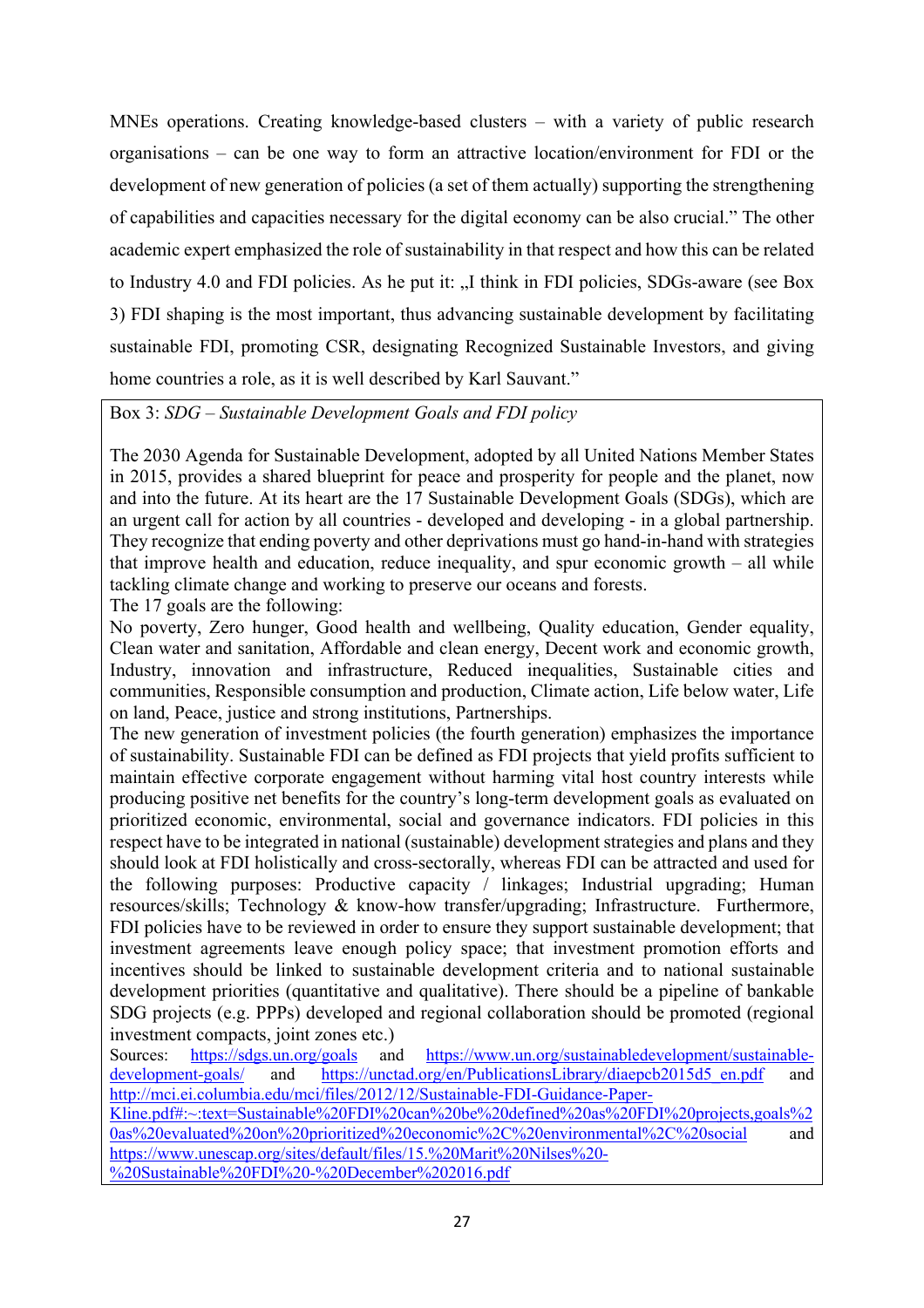The industry experts similarly expected more concentration of activities geographically. The most pressing host country challenges concern the labour market: *education and training*. This is completely in line with the findings of the literature, see e.g. Losonci et al. (2019). One expert underlined that traditionally everybody thought that lack of resources is the major barrier. This is not true, resources are there, their distribution however should be more transparent, because with lack of transparency, many potential applicants lose their motivation. According to his opinion, training and education are especially important, and information should be transferred more efficiently about these to the Hungarian SMEs themselves and to their workers. He found mentoring, coaching and lifelong learning are important ways of improving skills, especially for Hungarian-owned companies. While previously there were programs available for firms in these areas, in the last few years these are absent. It would be important to improve the links between companies and academic experts as well as between academic experts and the government's decisionmakers. Furthermore, it would be important to evaluate the efficiency of the present education and training systems, and to set up an inventory of these, available for companies as well.

Both industry experts emphasized another aspect, which may be very specific to Hungary. Industry expert 1 underlined that there is a change in generations in Hungarian companies, as it was already mentioned, because those, who established their firms around the start of the transition process are now about to retire and hand their firms over to their children. This is not only a threat but also an opportunity to introduce important changes in the operation of these companies, especially that the new generation was trained in business-related areas more thoroughly than the predecessors. Thus this may act as a catalyst from the point of view of using Industry 4.0 related technologies more intensively in Hungarian-owned companies. Industry expert 2 also mentioned this aspect. According to his estimation, in Hungary, around the half of SMEs are family-owned. Handing over these firms to the children of the owners brings with itself not only continuity and maintaining traditions, but also the chance to renew the company, to adapt it to the new circumstances. here he sees a role for the state to help this process with various policies, including trainings.

The interviewed companies also expect further concentration to industrial and service centres (and around them) geographically – a kind of agglomeration impact related to Industry 4.0 and FDI. They basically unequivocally emphasized the role of skills, education and training as the most pressing challenges of Hungary. This opinion is in line with the findings of the literature on Industry 4.0 in Hungary, presented in the section on the review of the literature. All of them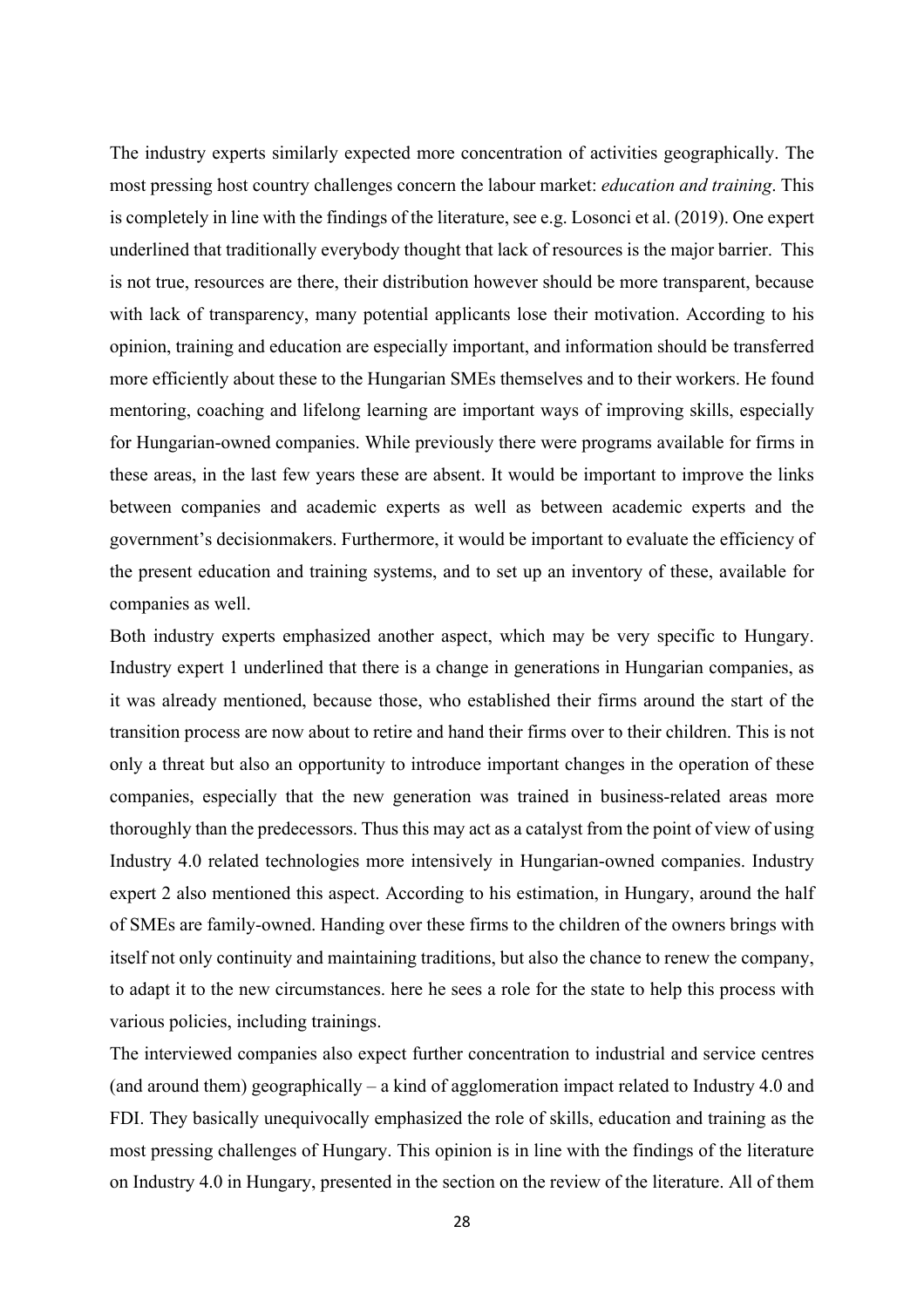had daily experience of problems with the availability of workers with suitable skills. That is why they all are of the opinion that the government is expected to provide more general training for the companies. Overall, they deem the regulatory system and infrastructure satisfactory, but the level of human resources not high enough – certain skills are especially missing – computer skills, analytical skills, language knowledge etc. Here they expect a more active role of the government and the increase in the efficiency of the education system.

#### **Country aspects – Hungary's readiness for Industry 4.0**

The academic experts were of the opinion that *Hungary is basically unprepared for Industry 4.0 applications from the point of view of FDI*. As one expert put it: "Hungary is somewhat lagging behind in preparing the economy for the challenges of Industry 4.0. Especially the digitalisation of the local economy (local SMEs) is below the EU average while infrastructure is very well advanced. Further efforts are needed in digital maturity of domestic firms and skills and education to keep the international competitiveness of Hungary in the future." Expert 2 also underlined these missing capabilities in digital maturity of domestic firms and skills, education. Expert 3 also mentioned these shortcomings in the first place, adding problems with infrastructure and with the capabilities of foreign subsidiaries to the list.

One industry expert emphasized the role of skills and education, mentioning especially the case of those mid-skilled workers, whose jobs will change completely and who do not own the capabilities to adapt themselves to the new situation. Furthermore, he mentioned the case of young, newly graduated mid-skilled workers, who are not even interested in those (actually free of charge) trainings, which enable them to adapt themselves to the circumstances of Industry 4.0. One reason for that can be the tightness of the labour market in Hungary in these jobs, another one the low awareness and the tradition of "it will be good in the future as well like that", very common in Hungary. Thus, *awareness campaigns are needed* here. Furthermore, he emphasized the importance of *life-long learning*, which is still missing basically from the Hungarian business and workers' culture. The other industry expert added another factor to the list. According to him, the most important barrier is the organisational aspect. There is no culture of cooperation, collaboration, involving other people into processes. From that point of view, the Hungarian educational system is also very weak, and this may have negative consequences when adapting Industry 4.0 related elements and may really undermine the competitiveness of the Hungarian economy in the future.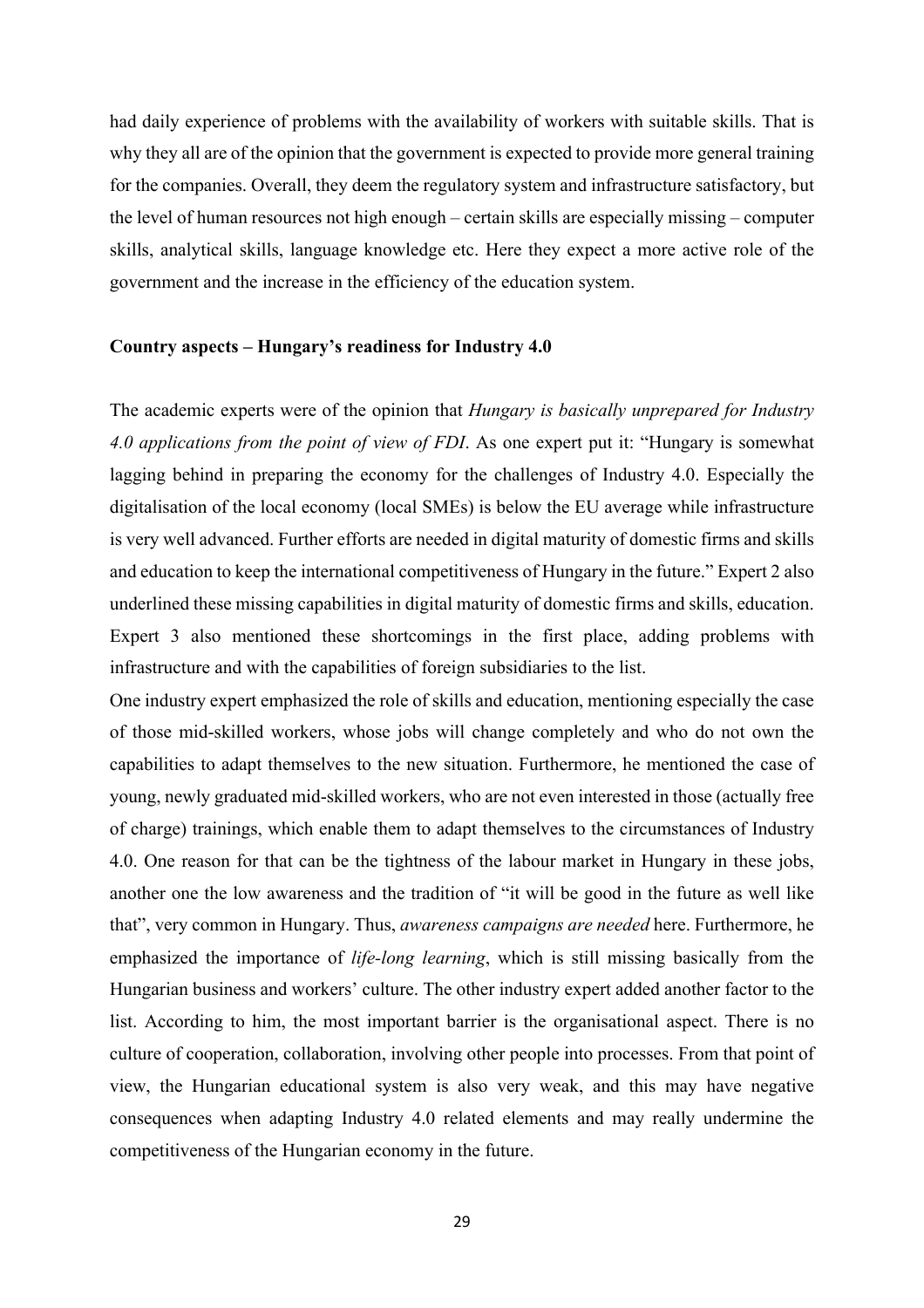Company representatives *found missing skills and problems with education the most pressing problems*. Two of them emphasized (foreign-owned companies), that in the present labour market circumstances, lack of available and properly skilled workers induced them to introduce robots in their production. One company even "mobilizes" these robots and transfers them to the unit where they can be the most useful given the lack of workers. Thus in the various Industry 4.0 related technologies they rather see an opportunity to address problems of the local economy hindering their efficient operation.

The importance of education, training and skills is reinforced by the literature as well as we could see in the section on the literature (we can mention here Nick, 2018, where this is the area where government intervention is the most needed according to a survey of companies and this is pointed at as the main challenge from the point of View of Industry 4.0 developments in Hungary).

|                   | Foreign-owned  | Hungarian-     | Academic | Industry experts |
|-------------------|----------------|----------------|----------|------------------|
|                   | companies (4)  | owned          | experts  | (2)              |
|                   |                | companies (4)  | (3)      |                  |
| digital maturity  |                | 4              | 3        | $\overline{2}$   |
| of domestic       |                |                |          |                  |
| firms             |                |                |          |                  |
| infrastructure    |                |                |          |                  |
| skills, education | $\overline{4}$ | 4              | 3        | າ                |
| capabilities of   |                | $\overline{2}$ |          |                  |
| foreign           |                |                |          |                  |
| subsidiaries      |                |                |          |                  |
| other, namely     |                |                |          | organisation     |
|                   |                |                |          | aspects          |

Table 2 Readiness of Hungary to host FDI in Industry 4.0 – Which are the barriers?

Sources: interviews conducted in the framework of the project

We asked whether Industry 4.0 is a threat or an opportunity for the Hungarian economy. It was interesting, how answers differed between the various groups of experts and company representatives. First, it is obviously a threat to the Hungarian economy according to all three academic experts. One of them is pessimistic because Industry 4.0 reinforces ongoing adverse tendencies that result in the erosion of the country's attractiveness. Thus Industry 4.0 basically enlarges the weaknesses of the Hungarian economy. On the other hand, both industry experts evaluated Industry 4.0 rather as an opportunity and not a threat. As one of them put it: in spite of all the problems, he still considers it an opportunity for the Hungarian economy. One industry expert emphasized that opportunities differ in the various industries in Hungary. Certain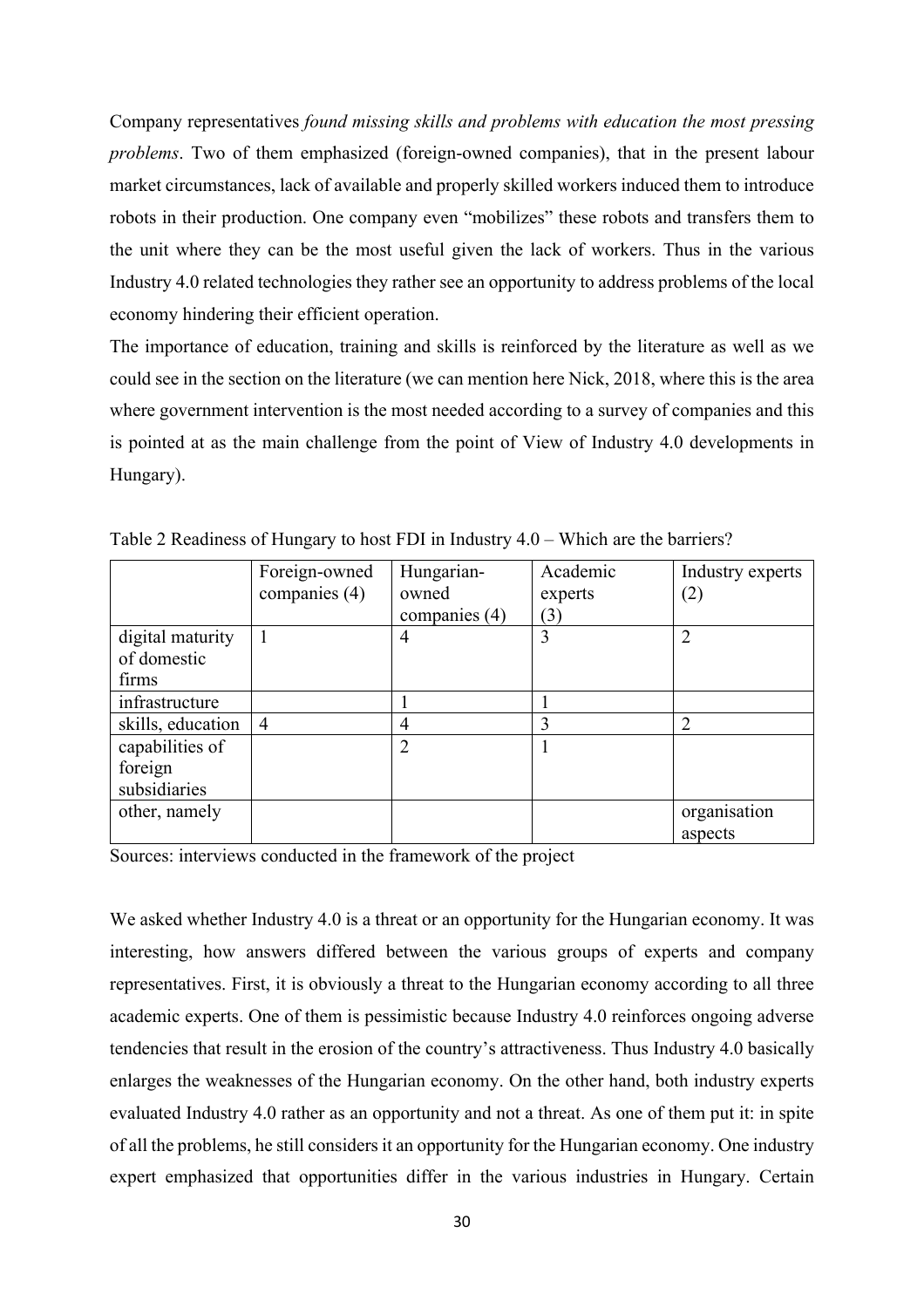industries, where Hungary has long tradition and accumulated knowledge, may be able to use the opportunities provided Industry 4.0 related technologies fruitfully for increasing its competitiveness. Thus for these industries, Industry 4.0 related technologies offer a real chance. He mentioned the pharma industry, in which Hungary has long traditions and competitive companies with innovative and R&D intensive activities located in Hungary. Another such sector could be the food industry, where again, experience and knowledge is there. Furthermore, the highly knowledge intensive production of medical precision instruments, which is also based on traditions in Hungary can especially be a good candidate for using Industry 4.0 related opportunities. In this latter industry, he sees very good examples already of Industry 4.0 related elements-based, quickly growing and successful, competitive firms, for example, with activities based on software development.

Company representatives (both Hungarian and foreign) equivocally saw also more opportunities than threats connected to Industry 4.0. They are aware of the opportunities provided by these new technologies, even in those cases, where they do not use these in practice yet. This latter was more true for the Hungarian-owned companies.

Thus, experts, who have a wider picture of the economy, so a general threat, while companies, mainly focusing on themselves, highlighted more the opportunities provided by Industry 4.0 related technologies. Overall, we may conclude that for the economy as a whole, this is more a threat, while individual companies may benefit greatly from adapting these technologies.

## **The V4 aspect**

The academic experts all deem that Czech Republic might be a little bit ahead of the other Visegrad countries, especially Hungary and Poland. However, they all expressed concerns that they do not have a full overview of developments in the four countries.

The two industry experts both admitted not having a complete overview of regional developments, however, they had anecdotal evidences, based on which they assess Hungary's position to be backward in regional comparison. However, they think that the relative positions of the four countries vary in various industries and services. One industry expert worked with Polish firms and thinks that Poland is ahead of Hungary in Industry4.0 applications, for example in retail trade ("smart shelves"). The other expert underlined the aspect of Visegrad cooperation, because according to his experience, Visegrad companies "stream" towards Western European partners (France, Germany), even in areas, where regional cooperation could be fruitful. He also mentioned industries, where individual Visegrad countries seem to be applying Industry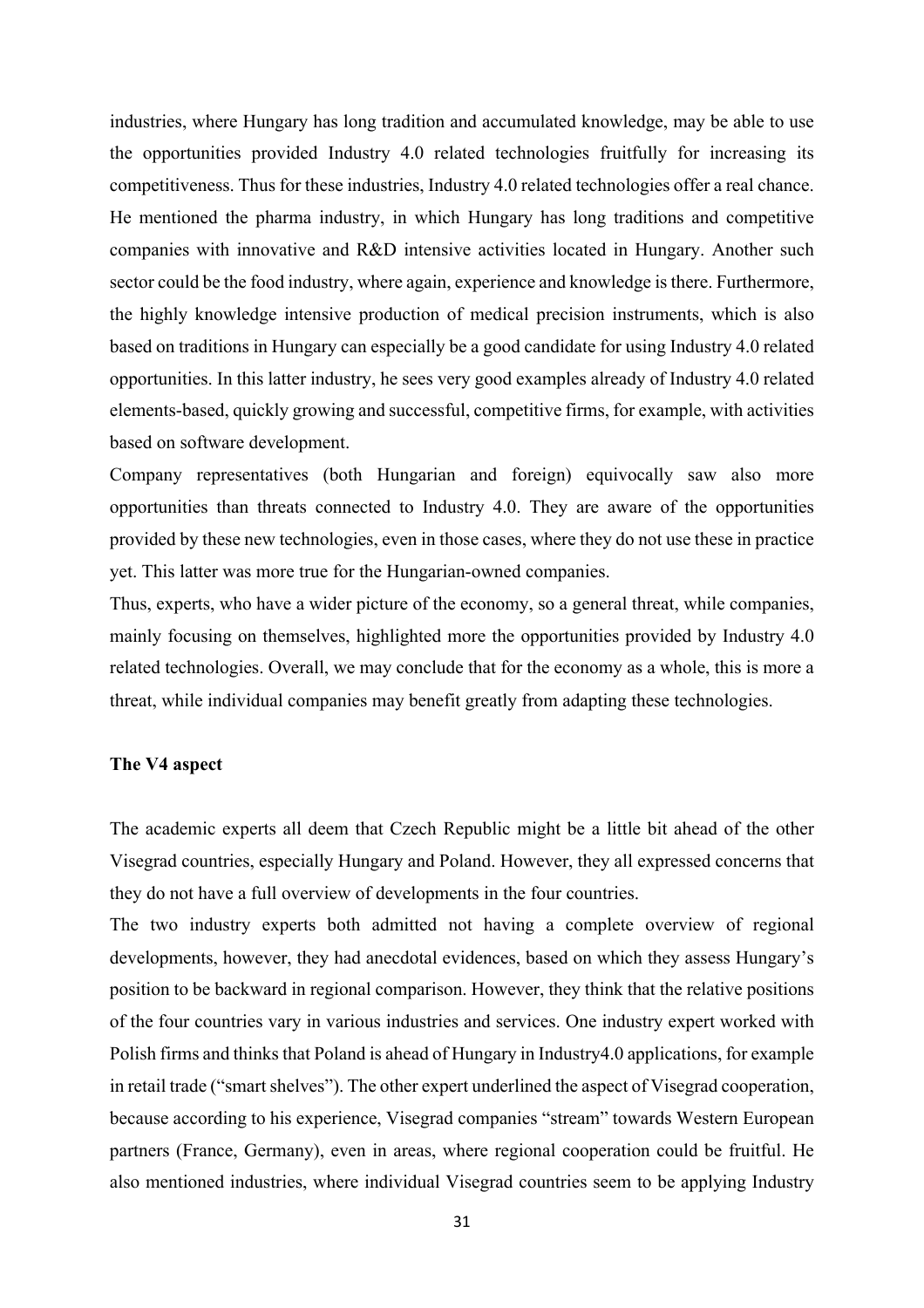4.0 elements successfully, such as the case of building materials (e.g. tiles, lamps) for Poland. He is aware of other industries in Czechia and Slovakia. He mentioned the case of Czechia, where expertise and industry knowledge at universities are collected in public databases making it easy for firms to find partners if the need arises in their firm for R&D cooperation. He also mentioned problems with regional comparisons, based on publicly available indicators, such as those compiled by the European Commission, Baker and McKenzie, Price Waterhouse Coopers or Roland Berger. These actually reflect the viewpoints of those, who financed these studies, and not of the respective economies or firms. Furthermore, they usually are aimed at providing one indicator about the whole economy, thus industry and regional differences may be concealed.

One important point raised by one industry expert was the importance of the Visegrad cooperation in this area and the possible gain arising from collaboration and cooperation between the four countries. At present we can evaluate Visegrad cooperation as being at a very low level. The assumed industry differences between the four countries in terms of their Industry 4.0 readiness may be a good basis for exchanging experiences and ideas between firms, universities, institutes etc.

Managers of the interviewed companies were also rather giving anecdotal evidence for the relative position of the Visegrad countries concerning their Industry 4.0 developments. For example, two multinational companies indicated that their Czech subsidiaries have climbed higher in the value-added ladder and carry out research and development projects for the whole network of the multinational company, i.e. for the Hungarian subsidiary as well. Two Hungarian firms also indicated their feeling as being a little bit backward compared to their Visegrad counterparts in this area. However, one industry expert saw some industries in Hungary, where there are some Industry4.0 leaders, however, as he put it, they operate as an island in the Hungarian economy, having little contacts locally.

#### **Summary of the survey results**

Our relatively small survey of experts and company representatives gave some insight into certain Industry 4.0 related questions in Hungary. These are the following:

• While experts are aware of the complexity of the Industry 4.0 phenomenon, companies usually perceive it just as a bunch of various technologies. The perception is more complex in foreign-owned firms and in knowledge intensive local SMEs.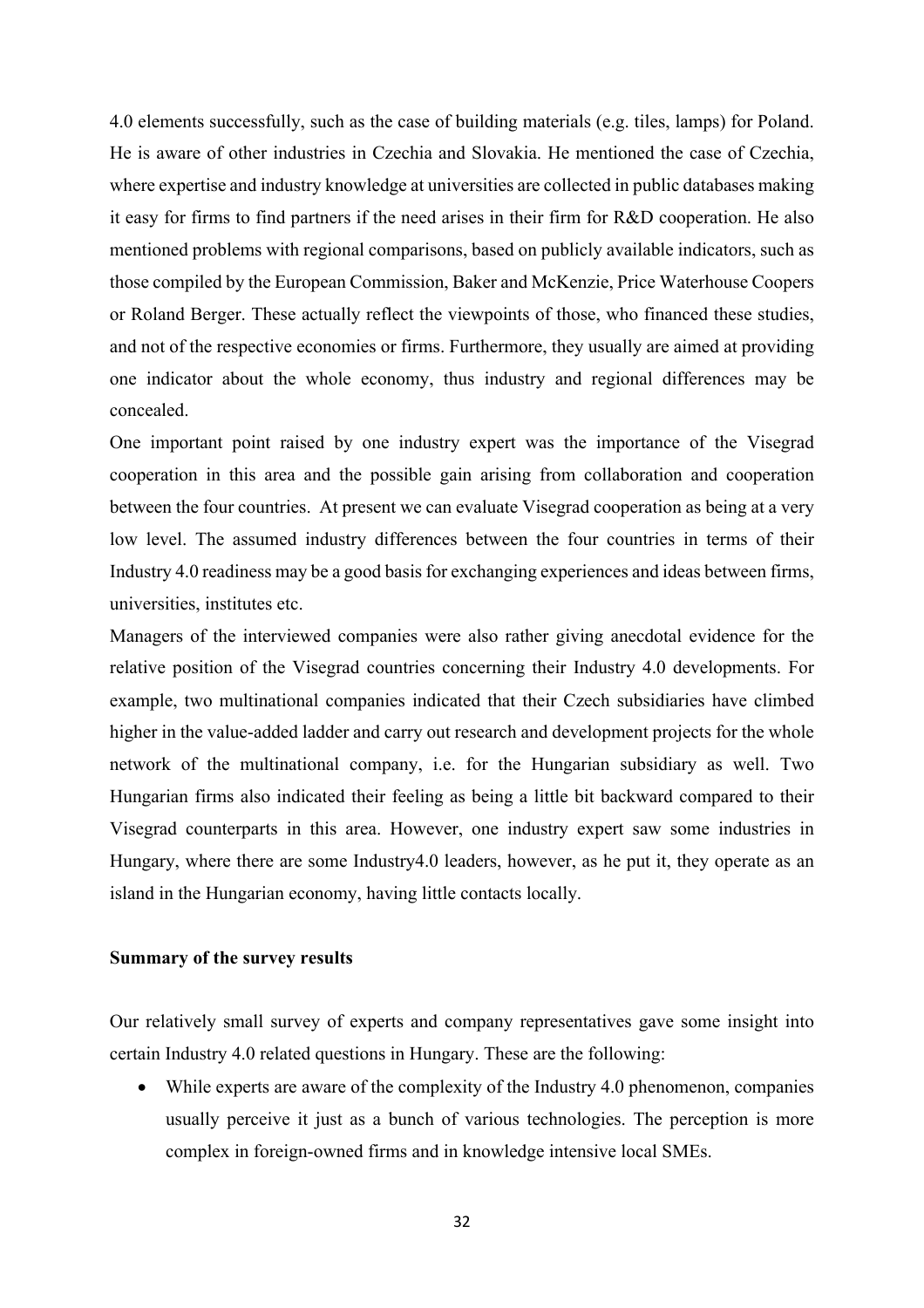- Differences in perception and use of Industry4.0-related technologies are obvious between Hungarian- and foreign-owned companies; between the various industries and sectors and between internationalised (in a broad sense, including suppliers of local subsidiaries of foreign multinationals) and non-internationalised Hungarian firms.
- Effects of Industry 4.0 on production are deemed to be realised gradually, thus more gradual than revolutionary changes are expected, though COVID introduces a new unknown element in this equation…
- Impact on multinational companies: both experts and company representatives were rather of the view that MNEs try to cope with Industry 4.0 related developments and R&D needs on their own, but they are ready to share the results within the network of the multinational company, i.e. between the headquarter and the various subsidiaries. It seems, Hungarian subsidiaries are not involved in this work to a great extent, they are rather on the "receiving end".
- As far as the impact on FDI is concerned, the experts agreed that Industry 4.0 will have a significant impact on FDI, however, the trend is not clear cut yet and there are other factors at play, which influence the outcomes.
- The experts more or less agreed that they do not expect mass backshoring or a mass increase in nearshoring, but they expect only a few of these in the near future. On the other hand, company representatives expect more "localisation", i.e. that firms in Hungary and in Europe will try to rely more on local (geographically closer) suppliers in the future. Some companies in the sample already made steps in this direction.
- Experts and companies agree that all sectors are and will be affected, but especially automotive and electronics and their supplier industries.
- Further concentration of activities is expected by almost all interviewed experts and company representatives, which would raise inequality and polarisation, and put peripheral regions in an even more disadvantageous situation.
- FDI policies have not been adapted to the new situation. They must be redesigned, especially in terms of their links with education and skills.
- Governments must provide training and change the education system, make it more efficient and embrace Industry4.0 related skills, including ability to collaborate etc.
- Academic experts assessed that Industry 4.0 is more a threat than an opportunity to the Hungarian economy. Industry experts and company representatives however were more optimistic and saw more the chances offered by Industry 4.0.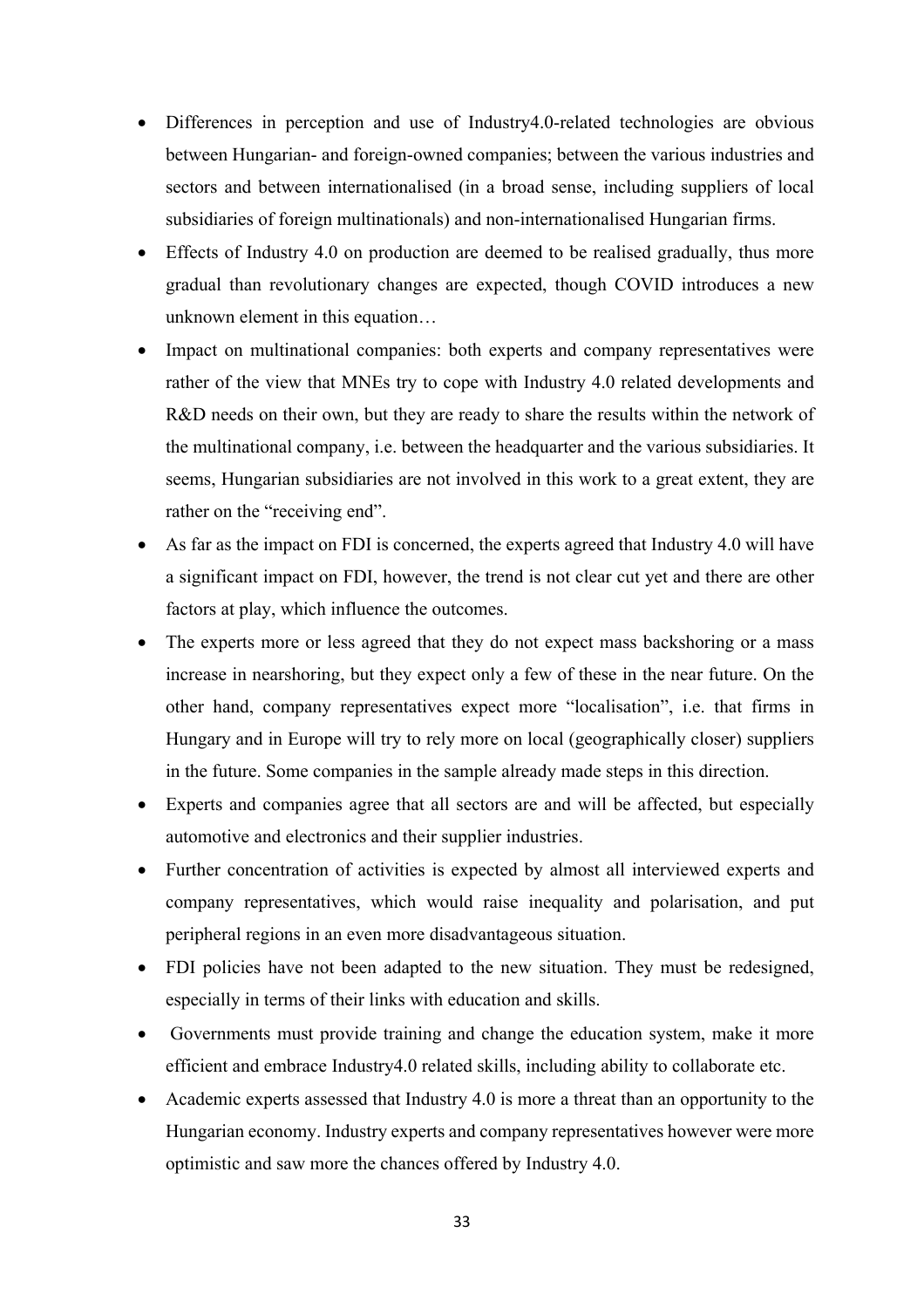- Concerning the Visegrad aspect: the experts saw an unused potential in the cooperation between the four countries, which is now seem to have real content. This cooperation may form a good basis for a regional approach to Industry 4.0 (which does not exist yet).
- Experts and company representatives did not have an overview of regional developments, they gave rather anecdotic evidence on one or another Visegrad country's "leadership" in regional comparison. Our impression is that Industry 4.0 abilities and capacities differ by industry, and every and each Visegrad country has some industries, where it excels.

## **Conclusion**

During the past decade there are two main trends in global production: the spreading of Industry 4.0 and the restructuring/shortening of Global Value Chains. As a consequence of the coronavirus pandemic, both trends will be strengthened. (To put it simply: robots and virtual space can be safer than human contacts and the shorter the production chain is; the less supplydisturbances can be expected). These changes in global production affect FDI, investment patterns. FDI has (or had) been the most important tool in Visegrád countries' economic development, this region is an example for the FDI-dependent growth model. However, this model seems to weaken after the 2008/9 financial crisis. Hungary's dependence on foreignowned automotive industry remained large but there are problems with skilled labour, education and weak local SMEs. Furthermore, FDI policies, which played an important role in attracting FDI to these countries (besides the locational advantages), do not seem to fully reflect the changes in the business environment and do not seem to be fully adapted to the new situation connected to the rise of Industry 4.0 (and the COVID-pandemic).

The Hungarian literature is quite rich and addressed many aspects of Industry 4.0 Why we have certain important (and unequivocal) results from the various survey and analysis, such as for example on the differences in terms of adapting Industry 4.0 related elements by foreign-owned subsidiaries and Hungarian firms, differences according to the size of the firms, or the importance of and problems with education and training, we can see that there is a lack of a systematic review and analysis of this area. This is so in spite of the fact that both policymakers,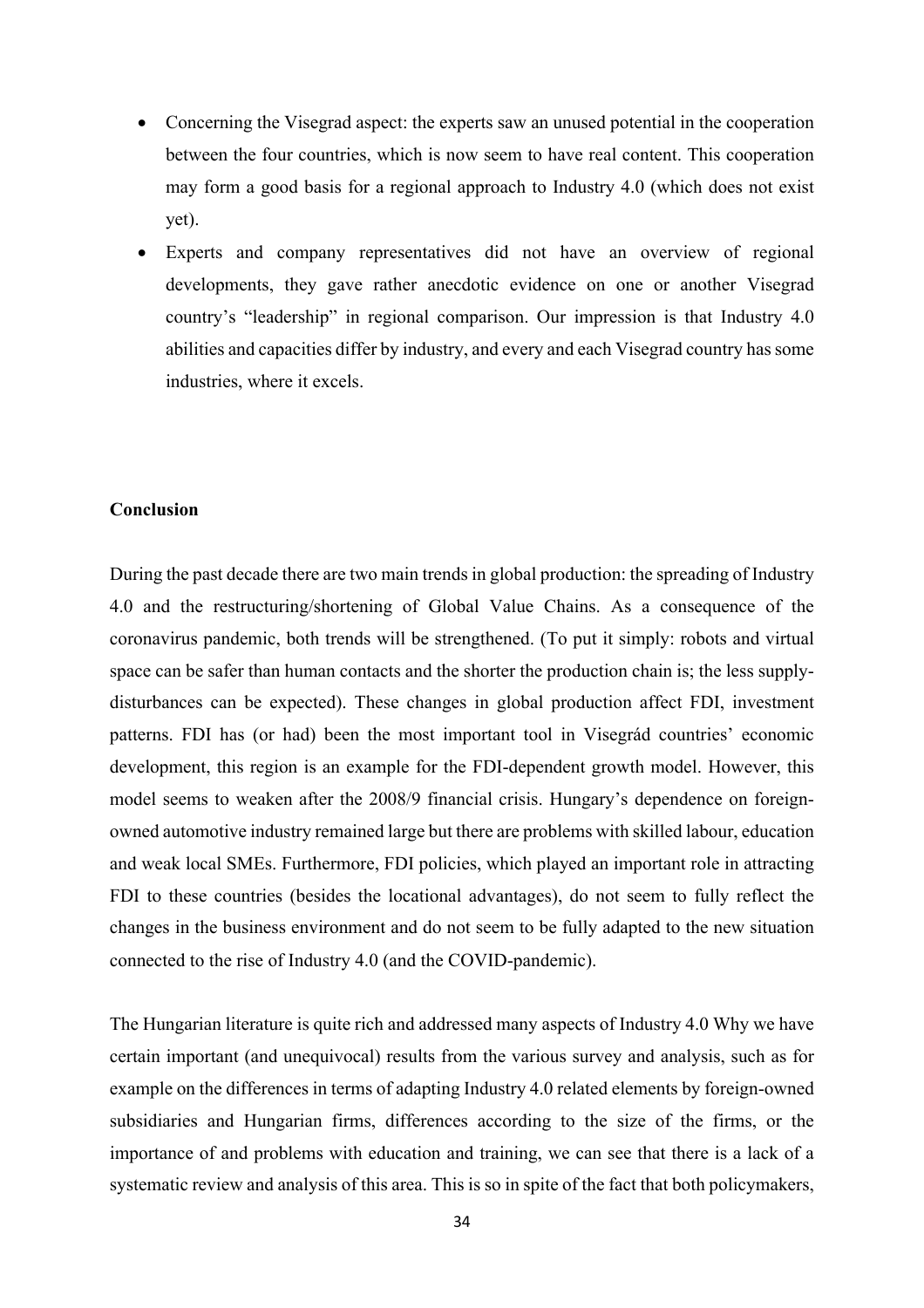academic experts and industry representatives acknowledge the growing importance of the issue and its significance from the point of view of the future of the Hungarian economy.

Our small survey, conducted in the framework of the project, provided important insights into Industry 4.0 related developments in Hungary. We could document the different perceptions and use and their explaining factors, the expectations concerning Industry 4.0's impact on FDI and multinational companies. The expectations concerning the changes in international productions and their possible implications for FDI policies were also addressed. The Visegrad aspect was analysed in terms of cooperation and competition between the four countries.

The limitations of our analysis are obvious: the smallness of the subsamples hinder generalisations. However, we still find very useful this type of exercises, especially in the circumstances emphasized by one industry expert: the available data (indicators) are usually too complex, do not give region- or city-level or industry-level information. Furthermore, comparative studies prepared by well-known international firms (PwC, Roland Berger, etc.) are usually influenced by the aspects important for those organisations or firms, which finance their studies (or by the interests of the firms themselves, who actually prepare these studies). Thus, this type of qualitative surveys are of special importance when we want to map the changes and impacts related to Industry 4.0.

Our survey confirms that FDI promotion policies should be redefined, adapted and education and training system should be developed. Company-experiences show that the quality of human capital remains important even in the age of robots. In the nineties, qualified labour force was the most important location advantage of Hungary and a major factor in attracting FDI. This advantage has been largely lost and cannot really be compensated by tax benefits on the long term.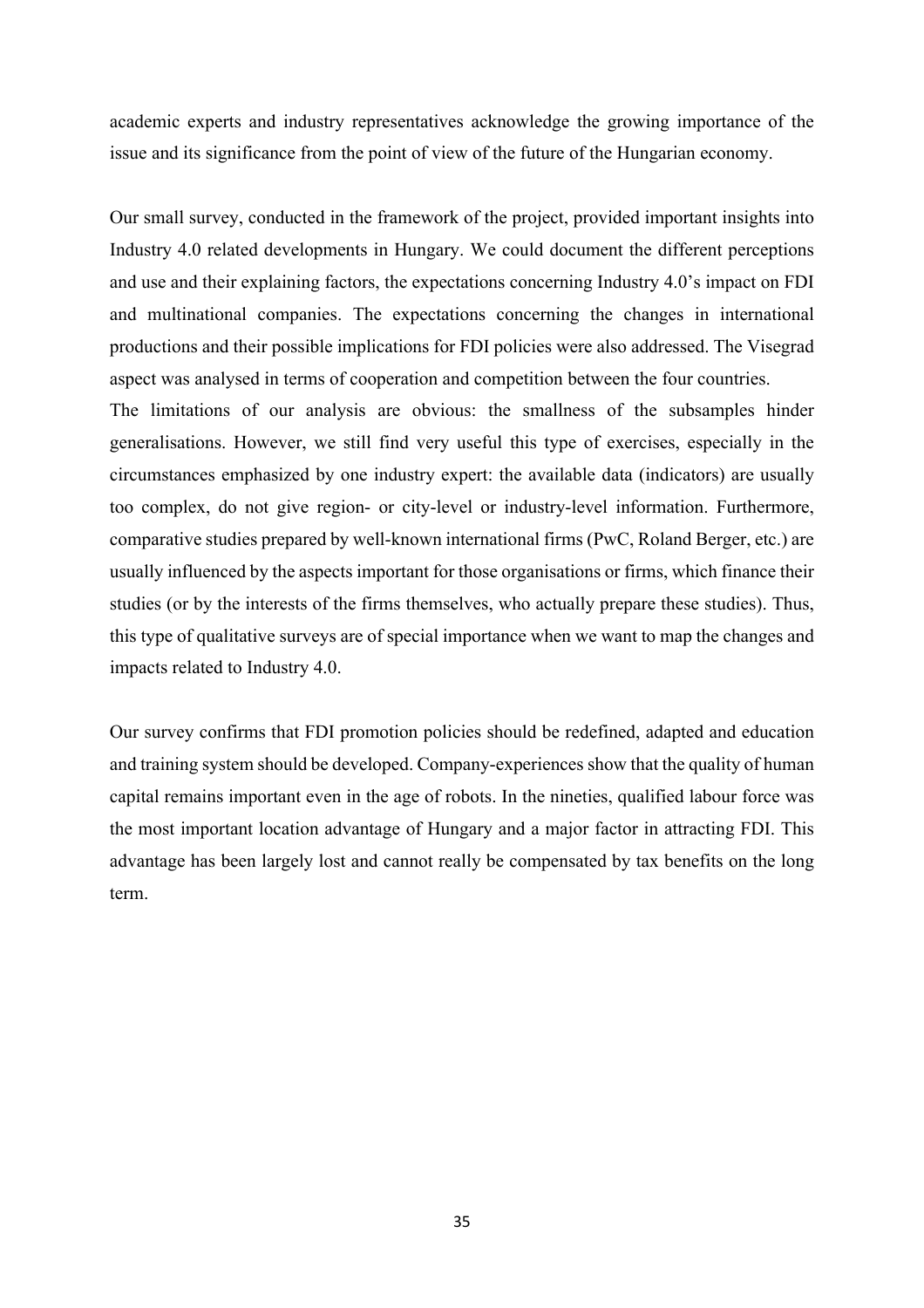## **References**

- Autio, E., Szerb, L., Komlósi, É., Tiszberger, M., (2018). The European Index of Digital Entrepreneurship Systems (EUR - Scientific and Technical Research Reports). Publications Office of the European Union. https://doi.org/10.2760/39256
- Demeter K., Losonci D., Nagy J., Horváth B., (2019). Tapasztalatok az ipar 4.0-val egy esetalapú elemzés. Veztud. Bp. Manag. Rev. 50, 11–23. https://doi.org/10.14267/VEZTUD.2019.04.02
- Demeter K., Losonci D., Szász L., Rácz B.G., (2020). Magyarországi gyártóegységek ipar 4.0 gyakorlatának elemzése – technológia, stratégia, szervezet = Analysis of the industry 4.0 practice of the Hungarian production units – technology, strategy, organization. Veztud. - Bp. Manag. Rev. 51, 2–14.
- Demeter, Krisztina and Losonci, Dávid and Szász, Levente and Rácz, Béla Gergely (2020) Magyarországi gyártóegységek ipar 4.0 gyakorlatának elemzése – technológia, stratégia, szervezet = Analysis of the industry 4.0 practice of the Hungarian production units – technology, strategy, organization. Vezetéstudomány - Budapest Management Review, 51 (4). pp. 2-14. DOI https://doi.org/10.14267/VEZTUD.2020.04.01
- Éltető, A., (2019). Effects of Industry 4.0 on Reshoring Investments Hungarian Experiences. IWE CERS Working Paper no. 251.
- Fertő, I Sass, M (2020): FDI according to ultimate versus immediate investor countries: which dataset performs better? Applied Economic Letters, Vol.27, no.13.
- Fülep I, Nick G, Várgedő T, 2018. Zászlón a digitalizáció Ipar 4.0. https://rgdi.sze.hu/, E-Közigazgatás 45–56.
- Fülöp Z. (2018) Az Ipar 4.0 foglalkoztatásra gyakorolt hatása. (The impact of Industry 4.0 on employment) Munkaügyi Szemle, Vol. 61, No. 6., pp. 56-64.
- Halmosi P., (2019). A technológiaorientált start-up cégek lehetőségei és korlátai az ipar 4.0 korszakában – kérdőíves felmérés alapján / The possibilities and limits of technologyoriented startups under industry 4.0 – a survey-based study. Veztud. - Bp. Manag. Rev. 50, 40–48. https://doi.org/Halmosi, Péter (2019) A technológiaorientált start-up cégek lehetőségei és korlátai az ipar 4.0 korszakában – kérdőíves felmérés alapján / The possibilities and limits of technology-oriented startups under industry  $4.0 - a$ survey-based study. Vezetéstudomány - Budapest Management Review, 50 (9). pp. 40-48. DOI https://doi.org/10.14267/VEZTUD.2019.09.05
- Horváth, D., Szabó, R.Zs., (2019). Driving forces and barriers of Industry 4.0: Do multinational and small and medium-sized companies have equal opportunities? Technol. Forecast. Soc. Change 146, 119–132. https://doi.org/10.1016/j.techfore.2019.05.021
- Hunya, G (2017): Conditions for an investment revival in Central and Eastern Europe. In: Galgóczi-Drahokoupil (eds): Condemned to be left behind? ETUI.p. 25-46.
- Kovacs Sz., Lux G., Páger, B (2016): Medium-sized manufacturing enterprises in Hungary: a statistical survey. Studia Miejskie 2016/24, p.59-71
- Losonci D., Takács O., Demeter K., (2019). Az ipar 4.0 hatásainak nyomában a magyarországi járműipar elemzése. Közgazdasági Szle. 66, 185–218.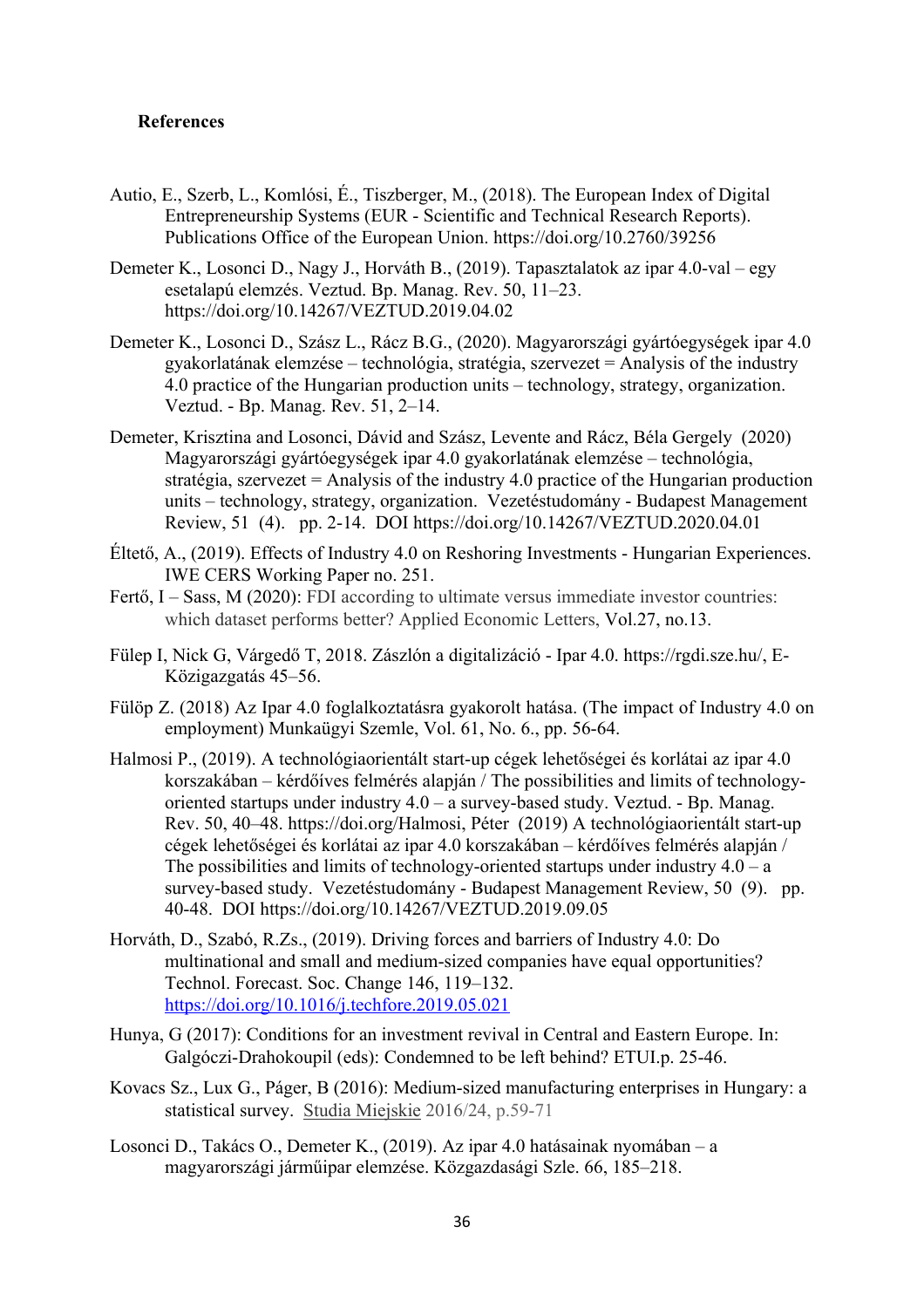https://doi.org/10.18414/KSZ.2019.2.185(Tracing the impact of Industry 4.0 – the analysis of the Hungarian automotive industry)

- Nagy J., (2019). Az ipar 4.0 fogalma és kritikus kérdései vállalati interjúk alapján. Veztud. Bp. Manag. Rev. 50, 14–26. https://doi.org/10.14267/VEZTUD.2019.01.02
- Nagy, J., Oláh, J., Erdei, E., Máté, D., Popp, J., (2018). The Role and Impact of Industry 4.0 and the Internet of Things on the Business Strategy of the Value Chain—The Case of Hungary. Sustainability 10, 3491. https://doi.org/10.3390/su10103491
- Nick G. (2018) Az Ipar 4.0 hazai adaptációjának kihívásai a vállalati és területi összefüggések tükrében (Challenges of the adaptation of Industry 4.0 in Hungary in connection with firm-level and regional issues). PhD thesis, University of Győr.
- Nick, G., (2020). #FACTORY Insight Újrakezdést támogató technológiák az ipar 4.0 tükrében.Webinar, 2020.05.30.Gyártástrend.
- Rekettye G., (2020). Az ipar 4.0 hatása az árakra és a vállalati árképzés gyakorlatára = The effects of industry 4.0 on prices and price settings. Veztud. - Bp. Manag. Rev. 51, 15– 25. https://doi.org/Rekettye, Gábor (2020) Az ipar 4.0 hatása az árakra és a vállalati árképzés gyakorlatára = The effects of industry  $\overline{4.0}$  on prices and price settings. Vezetéstudomány - Budapest Management Review, 51 (4). pp. 15-25. DOI https://doi.org/10.14267/VEZTUD.2020.04.02
- Sass, M (2017): Is a live dog better than a dead lion? Seeking alternative growth engines in the Visegrád countries. In: Galgóczi-Drahokoupil (eds): Condemned to be left behind? ETUI.p.
- Szabó, R.Zs., Horváth, D., Hortoványi, L., (2019). Hálózati tanulás az ipar 4.0 korában. Közgazdasági Szle. 66, 72–94. https://doi.org/10.18414/KSZ.2019.1.72
- Szabó Zs. (2018) Párhuzamos valóságban élnek a magyar vállalkozók? Ennek bukás lehet a vége (Hungarian entrepreneurs – living in a parallel reality? – This can result in failures.) Napi, 2018,  $16<sup>th</sup>$  of April. https://www.napi.hu/tech/parhuzamos\_valosagban\_elnek\_a\_magyar\_vallalkozok\_enn ek\_bukas\_lehet\_a\_vege.660679.html
- Szalavetz, A., (2020). Digital transformation enabling factory economy actors' entrepreneurial integration in global value chains? Post-Communist Econ. 0, 1–22. https://doi.org/10.1080/14631377.2020.1722588
- Szalavetz, A., (2019a). Industry 4.0 and capability development in manufacturing subsidiaries. Technol. Forecast. Soc. Change 145, 384–395. https://doi.org/10.1016/j.techfore.2018.06.027
- Szalavetz, A., (2019b). Digitalisation, automation and upgrading in global value chains factory economy actors versus lead companies. Post-Communist Econ. 31, 646–670. https://doi.org/10.1080/14631377.2019.1578584
- Szalavetz, A., (2019c). Mesterséges intelligencia és technológiavezérelt termelékenységemelkedés = Artificial intelligence and technology-driven productivity growth. KÜLGAZDASÁG 63, 53–79.
- Szalavetz, A., (2017). Industry 4.0 in 'factory economies,' in: Galgoczi, B., Drahokoupil, J. (Eds.), Condemned to Be Left Behind? Can Central and Eastern Europe Emerge from Its Low-Wage Model? European Trade Union Institute (ETUI), Brüsszel, pp. 133– 152.